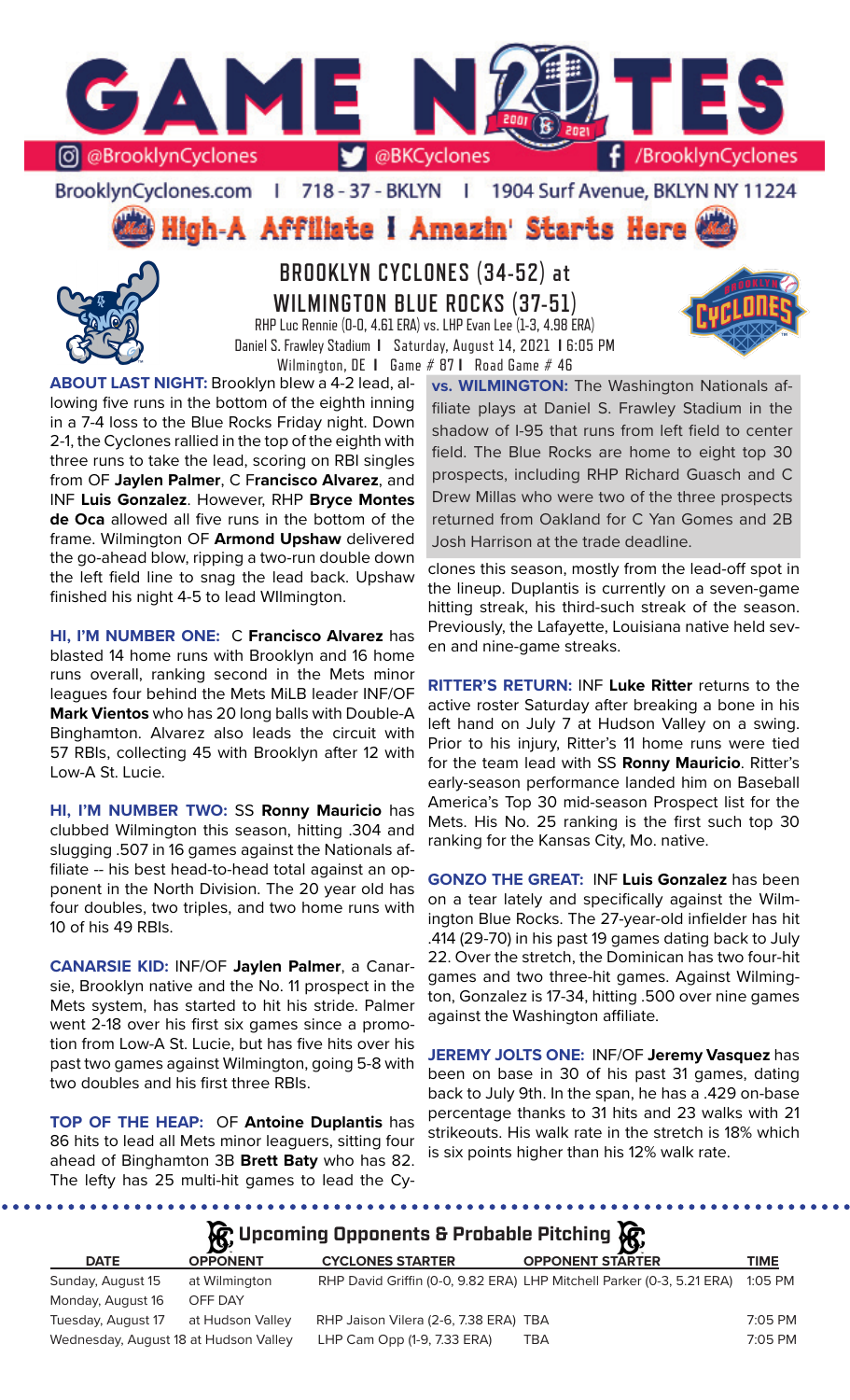

**LAST TIME OUT:** Rennie last a Cyclones-long five innings last Sunday against Hudson Valley, striking out seven.

**HOME RUN HAPPY:** Rennie has allowed 17 home runs in 14  $\frac{a}{l}$ starts this season split between High-A Brooklyn and Double-A Binghamton. Rennie has surrendered a home run in 14 **D** of his 17 starts, including a season and career-high four June  $\frac{1}{n}$ 27 at Reading.

**vs. WILMINGTON:** Rennie made his first Brooklyn start against Wilmington on Sunday, July 25 in Coney Island, allowing two runs over four innings.

**BACK WITH THE METS:** New York re-signed Rennie to a minor league contract on May 14 after having signed him to a minor league deal from 2018-2019. He chose free agency in November of 2020.

**ORIGIN STORY:** Rennie was drafted by Baltimore in the 16th round of the 2012 MLB Draft out of Torrey Pines High School in San Diego, CA. Rennie spent 2012-2015 in the Orioles system, pitching with Aberdeen in the New York-Penn League for parts of 2013, 2014, and 2015.

**OUT, THEN BACK IN:** After being released by Baltimore in 2015, Rennie pitched for Evansville in the Frontier League in 2016, 2017, and 2018 making 41 appearances (29 starts). In 2018, Rennie was signed to the Mets organization, joining Low-A Columbia and making 10 appearances. He stayed on in 2019, pitching for Advanced-A St. Lucie and Double-A Binghamton.

**NYPL HISTORY:** Luc Rennie pitched for the Aberdeen Iron-Birds 11 times over three years, but never pitched against the Cyclones.

| 2021 GAME-BY-GAME |                                  |            |     |   |                   |                                  |                |                          |                          |            |
|-------------------|----------------------------------|------------|-----|---|-------------------|----------------------------------|----------------|--------------------------|--------------------------|------------|
|                   | <b>High-A Brooklyn Cyclones</b>  |            |     |   |                   |                                  |                |                          |                          |            |
| <b>DATE</b>       | <b>OPP</b>                       | <b>DEC</b> | IP  | н | R                 | ER                               | <b>BB</b>      | κ                        | <b>HR</b>                | <b>AVG</b> |
| 8/8               | HV                               |            | 5.0 | 6 | 3                 | 3                                | $\overline{2}$ | 7                        | 1                        | .288       |
| 8/1               | $@$ JS                           |            | 4.2 | 4 | 2                 | $\overline{2}$                   | $\overline{2}$ | 6                        | 1                        | .281       |
| 7/25              | <b>WIL</b>                       |            | 4.0 | 5 | $\mathfrak{D}$    | $\overline{\phantom{0}}$         | 3              | 5                        | 1                        | .313       |
|                   |                                  |            |     |   |                   | Double-A Binghamton RumblePonies |                |                          |                          |            |
| <b>DATE</b>       | <b>OPP</b>                       | <b>DEC</b> | IP  | н | R                 | ER                               | <b>BB</b>      | K                        | <b>HR</b>                | <b>AVG</b> |
| 7/20              | ERI                              | L          | 2.2 | 8 | 7                 | $\overline{7}$                   | $\Omega$       | 5                        | $\overline{2}$           | .343       |
| 7/13              | @ALT                             | L          | 4.2 | 5 | 6                 | 6                                | 2              | 8                        | 1                        | .328       |
| 7/4               | @ RIC                            | L          | 3.2 | 7 | 7                 | $\overline{7}$                   | $\overline{2}$ | 7                        | 1                        | .335       |
| 6/27              | @ REA                            |            | 41  | 6 | $\overline{7}$    | $\overline{7}$                   | $\overline{2}$ | $\overline{2}$           | 4                        | .331       |
| 6/20              | <b>POR</b>                       | W          | 6.0 | 6 | 1                 | 1                                | 1              | $\overline{2}$           | 0                        | .333       |
| 6/13              | <b>BOW</b>                       | L          | 5.0 | 9 | 7                 | 6                                | $\overline{2}$ | $\overline{2}$           | 3                        | .349       |
| 6/8               | <b>BOW</b>                       | L          | 5.0 | 4 | 5                 | 5                                | 1              | 4                        | 1                        | .341       |
| 6/2               | @ NH                             |            | 31  | 9 | 5                 | 5                                | $\overline{2}$ | $\overline{2}$           | 1                        | .379       |
| 5/26              | @ AKR                            | L          | 2.0 | 5 | $\overline{2}$    | $\overline{2}$                   | 1              | 3                        | 0                        | .340       |
| 5/21              | $@$ ERI                          |            | 5.2 | 5 | 1                 | 1                                | $\overline{2}$ | 8                        | 0                        | .297       |
| 5/15              | <b>ALT</b>                       |            | 4.0 | 6 | 4                 | 4                                | 1              | $\overline{\phantom{0}}$ | 1                        | .375       |
|                   | K%                               |            |     |   | BB%               |                                  |                |                          | HR/9                     |            |
|                   | 29.0%                            |            |     |   | 11.3%             |                                  |                |                          |                          |            |
|                   |                                  |            |     |   |                   |                                  |                |                          | 1.98                     |            |
|                   | <b>BABIP</b>                     |            |     |   | GB%               |                                  |                |                          | <b>FIP</b>               |            |
|                   | .364                             |            |     |   | 40%               |                                  |                |                          | 5.72                     |            |
|                   | RENNIE'S SEASON AND CAREER HIGHS |            |     |   |                   |                                  |                |                          |                          |            |
|                   | 2021 Season                      |            |     |   |                   |                                  |                |                          | Career                   |            |
|                   | 8 (2x, 5/21 at Erie)             |            |     |   | <b>Strikeouts</b> |                                  |                |                          | 14 (7/22/18 vs. Augusta) |            |

| 8 (2x, 5/21 at Erie)    | <b>Strikeouts</b>            | 14 (7/22/18 vs. Augusta)       |
|-------------------------|------------------------------|--------------------------------|
| None                    | <b>Double Digit K Games</b>  | 1 (7/22/18 vs. Augusta)        |
| 9 (2x, 6/13 vs. Bowie)  | <b>High Hits, Game</b>       | 12 (4/8/14 @ Hagerstown)       |
| 4 (6/27 at Reading)     | High HR, Game                | 4 (6/27/21 at Reading)         |
| 7 (3x, 7/20 vs. Erie)   | <b>High Runs, Game</b>       | 10 (6/26/19 vs. Erie)          |
| 3 (7/25 vs. Wilmington) | <b>High Walks, Game</b>      | 4 (6/15/19 vs. Altoona)        |
| 6.0 (6/20 vs. Portland) | <b>Innings Pitched, Game</b> | 8.0 (8/14/19 @ Ft. Myers)      |
| None                    | <b>Complete Games</b>        | 4 (8/14/19 - 8 innings at FTM) |
| None                    | <b>Shutouts</b>              | None                           |

|                 |    | <b>CATCHER ERA</b> |                                            |     |                                                       |
|-----------------|----|--------------------|--------------------------------------------|-----|-------------------------------------------------------|
| <b>NAME</b>     | G  | ER                 | <b>INN</b>                                 |     | ERA                                                   |
| Alvarez         | 33 | 152                | 249                                        |     | 5.49                                                  |
| Gaddis          | 5  | 12                 | 43                                         |     | 2.51                                                  |
| Mena            | 17 | 65                 | 131                                        |     | 4.47                                                  |
| Senger          | 9  | 44                 | 81                                         |     | 4.89                                                  |
| Uriarte         |    | 82                 | 159.1                                      |     | 4.63                                                  |
|                 |    |                    | <b>CYCLONES STARTING PITCHER BREAKDOWN</b> |     |                                                       |
| <b>STARTER</b>  |    |                    |                                            |     | <b>GS Quality StartsRun SupportRS/Start BC Record</b> |
| Butto, Jose     | 10 |                    | 41                                         | 4.1 | $4-6$                                                 |
| Ginn, J.T.      | 4  | 0                  | 18                                         | 4.5 | $2 - 2$                                               |
| Grey, Connor    | 4  | 1                  | 21                                         | 5.2 | $3-1$                                                 |
| Griffin, David  | 1  | O                  | 8                                          | 8.0 | $O-1$                                                 |
| Kisena, Alec    | 14 | O                  | 65                                         | 46  | $5-9$                                                 |
| Lasko, Justin   | 11 | 6                  | 44                                         | 4.0 | $4 - 7$                                               |
| Morris, Colby   | 1  | O                  | 4                                          | 4.0 | $O-1$                                                 |
| Opp, Cam        | 12 | 1                  | 35                                         | 2.9 | $3-9$                                                 |
| Parsons, Hunter | 1  | O                  | 5                                          | 5.0 | $1 - 0$                                               |
| Rennie, Luc     | 3  | O                  | 13                                         | 4.3 | $2 - 1$                                               |
| Rojas, Oscar    | 4  | 0                  | 21                                         | 5.3 | $1 - 3$                                               |
| Vilera, Jaison  | 15 | 0                  | 80                                         | 5.3 | $5-10$                                                |

| ' BROOKLYN CYCLONES PITCHING BREAKDOWN . |  |  |  |  |  |  |  |  |  |                               |                                                             |                                                       |                               |  |  |  |  |
|------------------------------------------|--|--|--|--|--|--|--|--|--|-------------------------------|-------------------------------------------------------------|-------------------------------------------------------|-------------------------------|--|--|--|--|
|                                          |  |  |  |  |  |  |  |  |  | W-L ERA IP H R ER BB K HR AVG |                                                             |                                                       | W-L ERA IP H R ER BB K HR AVG |  |  |  |  |
| <b>STARTERS</b>                          |  |  |  |  |  |  |  |  |  |                               | 14-36  5.19  390.1  394  251  225  134  402  56  .259  HOME | 20-21 3.79 363.0304 176 153 150 393 26 .227           |                               |  |  |  |  |
| <b>RELIEVERS</b>                         |  |  |  |  |  |  |  |  |  |                               | 20-16 3.92 332.2 280 177 145 182 372 20 .227 ROAD           | 14-31  5.43  360.0  370  252  217  166  381  50  .262 |                               |  |  |  |  |
| <b>TOTAL</b>                             |  |  |  |  |  |  |  |  |  |                               | 34-52 4.54 723.0 674 428 365 316 774 76 .245 TOTAL          | 34-52 4.54 723.0 674 428 365 316 774 76 .245          |                               |  |  |  |  |

## **BULLPEN NOTES**

-RHP Brian Metoyer leads the team with a 2.63 FIP, a 0.93 WHIP, a 35.2% strikeout rate, and a .217 BABIP.

-RHP Willy Taveras ranks second on the team with a 31.7% strikeout rate and a 0.97 WHIP.

-RHP Bryce Montes de Oca has the third-highest K% on the squad 28.7%.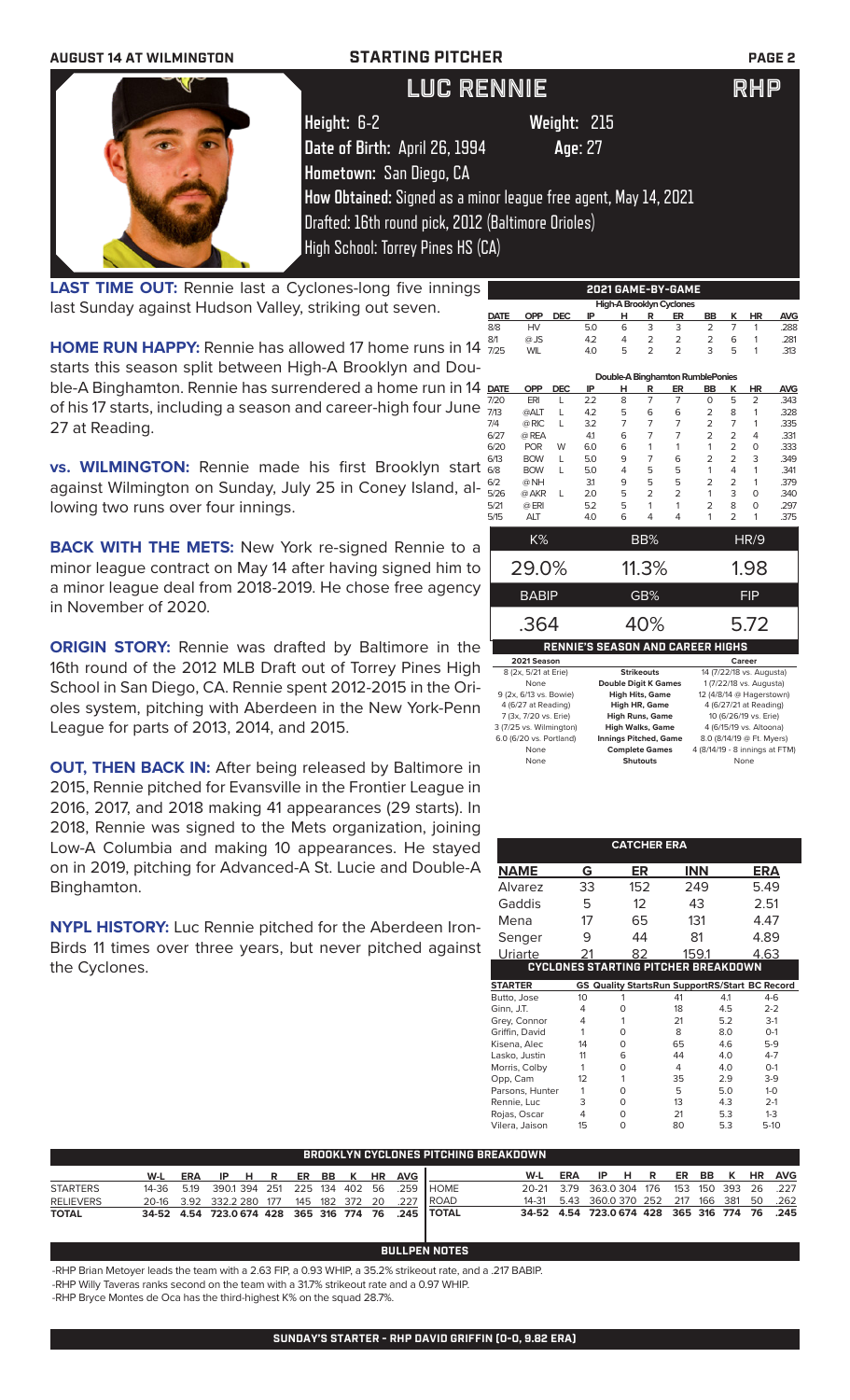## **AUGUST 14 AT WILMINGTON BATTING PAGES PAGE 3**

## **# 30 FRANCISCO ALVAREZ - C .245, 14 HR, 45 RBI, .369 wOBA, wRC+ 127**

| <b>Last Game: 1-3, SAC, 2</b> |  |
|-------------------------------|--|
| <b>RISP:</b> 18-60 (.300)     |  |
| <b>Streak:</b> 3 G (5-11)     |  |

**Last HR:** 8/12 at Wilmington **Season High, Hits:** 3 (3x, 8/10 at WIL)<br> **Road:** 31-98 (.316) **Multi-Hit Games:** 11 (8/10 at Wilmington) **Season High, Runs:** 3 (3x, 7/6 at HV) **Road:** 31-98 (.316) **Road:** *R***ulti-Hit Games:** 11 (8/10 at Wilmington)<br>**vs. WIL:** 17-53 (.321) **Season High, Runs: At All Alt Alt Hull, And Hull, And Hull, 1980 Streak:** 3 G (5-11) **vs. WIL:** 17-53 (.321) **Multi-RBI Games:** 13 (8/13 at Wilmington) **Season High, RBI:** 4 (2x, 8/10 at WIL)

**Season High, SB:** 1 (2x, 7/22 vs. WIL)

- Enters his fourth year in the Mets organization...Called up from Low-A St. Lucie on Monday, May 24...19 years old, turning 20 on November 19 • Ranks as the No. 1 prospect in the Mets system according to both *MLB Pipeline* and *Baseball America*...Ranked as No. 4 catching prospect in baseball and the
- No. 38 prospect in the game according to *MLB Pipeline* • Hit .417 (20-48) with five doubles, two home runs, and 12 RBIs in 15 games with St. Lucie...Struck out seven times and walked 15...went 2-for-4 in stolen bases
- Non-roster invitee to Mets Spring Training...Signed with NYM as NDFA on July 2, 2018

### **Last Game: 0-3, BB Home: 20-81 (.247) Last HR:** 5/23 vs. Hudson Valley **Season High, Hits: 2 (7x, 8/8 vs. HV)**<br> **RISP:** 15-44 (.341) **Road: 17-70 (.243) Multi-Hit Games: 7 (8/8 vs. Hudson Valley) Season High, Runs RISP:** 15-44 (.341) **Road:** 17-70 (.243) **Multi-Hit Games:** 7 (8/8 vs. Hudson Valley) **Season High, Runs:** 2 (6/6 at JS) **Season High, RBI:** 2 (3x, 7/24 vs. WIL) **Season High, SB:** 1 (3x, 7/7 at HV) **# 9 ZACH ASHFORD - OF .245, 1 HR, 15 RBI, .295 wOBA, wRC+ 81**

- Enters his third year in the Mets organization...Called up from Low-A St. Lucie on Saturday, May 22
- Hit .340 (17-50) in 14 games with the St. Lucie Mets in 2021, collecting three doubles and six walks with a stolen base
- Spent his first few games as a pro with Brooklyn in 2019, hitting .136 in 16 games before being sent to the GCL Mets (37 G, .295/2/23/.413) • Drafted by the Mets out of Fresno State in the 6th round of the 2019 MLB Draft

**# 8 ANTOINE DUPLANTIS - OF .270, 5 HR, 28 RBI, .322 wOBA, wRC+ 98 Last Game:** 1-5, 3B, R **Home:** 32-139 (.230) **Last HR:** 7/22 vs. Wilmington **Season High, Hits:** 4 (2x, 7/22 vs. WIL) **RISP:** 18-63 (.286) **Road:** 54-176 (.307) **Multi-Hit Games:** 23 (8/10 at Wilmington) **Season High, Runs:** 4 (5/16 at Greenville) **Streak:** 7 G (9-31) **vs. WIL:** 24-74 (.324) **Multi-RBI Games:** 5 (8/6 vs. Hudson Valley) **Season High, RBI:** 3 (3x, 8/6 vs. HV) **Season High, SB:** 1 (5x, 8/10 vs. HV) • Enters his third year in the Mets organization ...Spent his draft year with Brooklyn and scored the game-winning run against Lowell in the 2019 NYPL Championship • Recorded eight outfield assists in 47 games to lead Brooklyn in 2019

- Finished his LSU career with 359 hits, most in school history and second-most in SEC history behind fellow Mets MiLB outfielder Jake Mangum (383 hits)...Never finished a season at LSU hitting lower than .316
- Mets 12th round pick, 2019...Also drafted in the 19th round by Cleveland in 2018...Brother Armond, holds the world record in the pole vault with a height of 6.18m.

| # 7       NIC GADDIS - C/3B |                     |                                                | .200, 2 HR, 6 RBI, .354 wOBA, wRC+ 118                              |
|-----------------------------|---------------------|------------------------------------------------|---------------------------------------------------------------------|
| Last Game: $1-4$ . $2B$     | <b>Home: 1-11</b>   | <b>Last HR:</b> 7/24 vs. Wilmington            | <b>Season High, Hits: 2 (8/10 at Wilmington)</b>                    |
| <b>RISP:</b> $4-11$ (.364)  | <b>Road: 3-14</b>   | <b>Multi-Hit Games:</b> 1 (8/10 at Wilmington) | <b>Season High, Runs:</b> 2 (8/10 at Wilmington)                    |
| <b>Streak:</b> 2 G (3-9)    | <b>vs. WIL: 3-9</b> | <b>Multi-RBI Games:</b> 2 (8/10 at Wilmington) | <b>Season High, RBI:</b> 3 (8/10 at Wilmington)<br>Season High, SB: |

- Enters his third year in the Mets organization...Received from Low-A St. Lucie on Saturday, July 17 when C Juan Uriarte was placed on the temp. inactive list • Hit .250 (20-80) with a .421 OBP in 25 games with St. Lucie, hitting three home runs (a career-high) from his two in 2019.
	- Returns to Coney Island where he was a member of the 2019 Cyclones for 15 games before being transferred to the GCL Mets.
	- Hit a combined .192 across 40 games in 2019 with Brooklyn and the GCL Mets
	- Drafted by the Mets in the 16th round of the 2019 MLB Draft out of Jacksonville State...Hails from Trenton, GA.

## **Last Game: 1-4, RBI <b>Home: 14-52** (.269) **Last HR:** 8/10 at Wilmington **Season High, Hits: 4** (2x, 8/10 at WIL)<br> **RISP:** 9-29 (.310) **Road: 20-67 (.299) Multi-Hit Games: 8 (8/10 at Wilmington) Season High, Runs: 3 (3x RISP:** 9-29 (.310) **Road:** 20-67 (.299) **Multi-Hit Games:** 8 (8/10 at Wilmington) **Season High, Runs:** 3 (3x 8/10 at WIL) **Streak: 5** G (9-19) **vs. WIL:** 17-35 (.486) **Multi-RBI Games:** 4 (8/11 at Wilmington) **Streak:** 5 G (9-19) **Season High, SB:** 1 (7/22 vs. WIL) **# 10 LUIS GONZALEZ - INF .286, 4 HR, 13 RBI, .329 wOBA, wRC+ 102**

• Enters his first season in the Mets organization, signing a minor league deal with New York on May 30, 2021.

- Played three games with Low-A St. Lucie, going 3-12 with a double
- Spent seven seasons in the Cincinnati farm system, reaching as high as Triple-A Louisville in 2019. • Career .253 hitter in 587 games and 2,151 at-bats with Cincinnati and New York farm systems.
- Signed with the Reds in September of 2012.

**# 2 RONNY MAURICIO - INF .**<br> **19 Last Game:** 2-5, R **... Home:** 26-136 (.191) **... Last HR:** 8/6 vs. Hudson Valley **... (240, 15 HR, 49 RBI, .310 wOBA, wRC+ 90<br>
<b>RISP:** 19-80 (.238) Road: 50-174 (.287) Multi-Hit Games **Last Game:** 2-5, R **Home:** 26-136 (.191) **Last HR:** 8/6 vs. Hudson Valley **Season High, Hits:** 3 (4x, 6/17 atWilmington) **RISP:** 19-80 (.238) **Road:** 50-174 (.287) **Multi-Hit Games:** 21 (8/13 at Wilmington) **Season High, Runs:** 3 (7/27 at Jersey Shore) **Streak:** 1 G (2-5) **vs. WIL:** 21-69 (.304) **Multi-RBI Games:** 14 (8/10 at Wilmington) **Season High, RBI:** 4 (2x, 5/16 at Greeville) **Season High, SB:** 2 (6/27 vs. JS)

- Enters his fifth year in the Mets organization...Rated as the No. 2 prospect in the Mets system and the No. 58 prospect in baseball according to *MLB Pipeline* • Non-roster invitee to Spring Training for the third consecutive season...Spent 2020 at the Mets Alternate Site and had one at-bat with the Tigres del Licey in the Dominican Winter League
- Named a South Atlantic League mid-season All-Star with Columbia (A) in 2019
- Won the 2018 GCL Mets Sterling Award, given to the team's most valuable player...Signed with the Mets as a 16-year-old on July 2, 2017.

### **# 16 JOSE MENA - C .167, 1 HR, 6 RBI, .208 wOBA, wRC+ 26 Last Game:** DNP **Home:** 4-33 (.121) **Last HR: Season High, Hits:** 3 (6/20 at Wilmington) **RISP:**  $4-22$  (.182) **Road:**  $6-31$  **Multi-Hit Games:** 2 (8/8 vs. Hudson Valley) **Streak: Nulti-Runs: Multi-Runs: Multi-Runs: Multi-Runs: Multi-Runs: Multi-Runs: Multi-Runs: Multi-Runs: Multi-Runs: Season High, RBI:** 1 (5x, 8/8 vs. HV) **Season High, SB:** 1 (2, 8/6 vs. HV)

Enters his sixth year in the Mets organization

• Won a 2019 NYPL Championship with Brooklyn, posting his best offensive season as a professional, posting career highs in batting average, hits, home runs, RBIs, and runs

- Has caught 81% of would-be base stealers (51 of 81) in his previous four seasons in the system.
- Signed with the Mets on June 22, 2016 as international free agent.

| #14 TANNER MURPHY - OF        |                                      |                                                            | . .235, 0 HR, 2 RBI, .304 w0BA, wRC+ 87 '                                           |
|-------------------------------|--------------------------------------|------------------------------------------------------------|-------------------------------------------------------------------------------------|
| Last Game: DNP<br>$RISP: 1-8$ | <b>Home: 1-9</b><br><b>Road: 3-8</b> | Last HR:<br><b>Multi-Hit Games:</b> 1 (8/10 at Wilmington) | Season High, Hits: 2 (8/10 at WIL)<br><b>Season High, Runs: 1 (2x, 8/10 at WIL)</b> |
| Streak:                       | <b>vs. WIL: 3-8</b>                  | <b>Multi-RBI Games: 1(8/10 at Wilmington)</b>              | <b>Season High, RBI:</b> 2 (8/10 at WIL)<br>Season High, SB:                        |

- Enters his third year in the Mets organization...promoted from Low-A St. Lucie on Friday, August 6
- Played 25 games (four with FCL Mets) and 21 with Low-A St. Lucie, hitting a combined .195 with a .316 OBP, hitting three home runs and driving in 14 runs
- Spent his first professional season with the Rookie-level Kingsport Mets in the Appalachian League, hitting. 201 in 40 games • Drafted by the Mets in the 18th round of the 2019 MLB Draft out of the University of North Florida...Born and raised in Memphis, TN.

| # 22 JAYLEN PALMER - INF/OF         |                   |                                                | .269. O HR. 3 RBI. .376 wOBA. wRC+ 132        |
|-------------------------------------|-------------------|------------------------------------------------|-----------------------------------------------|
| <b>Last Game: 3-4, RBI, 2 R, BB</b> | <b>Home: 1-10</b> | Last HR:                                       | <b>Season High, Hits: 3 (8/13 at WIL)</b>     |
| $RISP: 2-6$                         | <b>Road: 6-12</b> | <b>Multi-Hit Games:</b> 2 (8/13 at Wilmington) | <b>Season High, Runs:</b> 2 (2x, 8/13 at WIL) |
| <b>Streak: 2 G (5-8)</b>            | vs. WIL: 6-12     | <b>Multi-RBI Games: 1(8/12 at Wilmington)</b>  | <b>Season High, RBI:</b> 2 (8/12 at WIL)      |
|                                     |                   |                                                | <b>Season High, SB:</b> 1(2, 8/6 vs. HV)      |

- Enters his fourth year in the Mets organization...No. 11 prospect in the Mets system, according to *MLB Pipeline*...Promoted to High-A Brooklyn on 8/3. • Stole 23 bases for Low-A St. Lucie (departs the league as the third-highest total in Low-A Southeast).
- Hit .276/.378/.386 across 66 games with St. Lucie in 2021, collecting 13 doubles, four triples, and two home runs with 24 RBIs.
- Lowered his strikeout rate from 40% in 2019 with Kingsport to 28% with St. Lucie.
- Drafted in the 22nd round of the 2018 MLB Draft out of Holy Cross (NY) High School in Flushing...\$200K signing bonus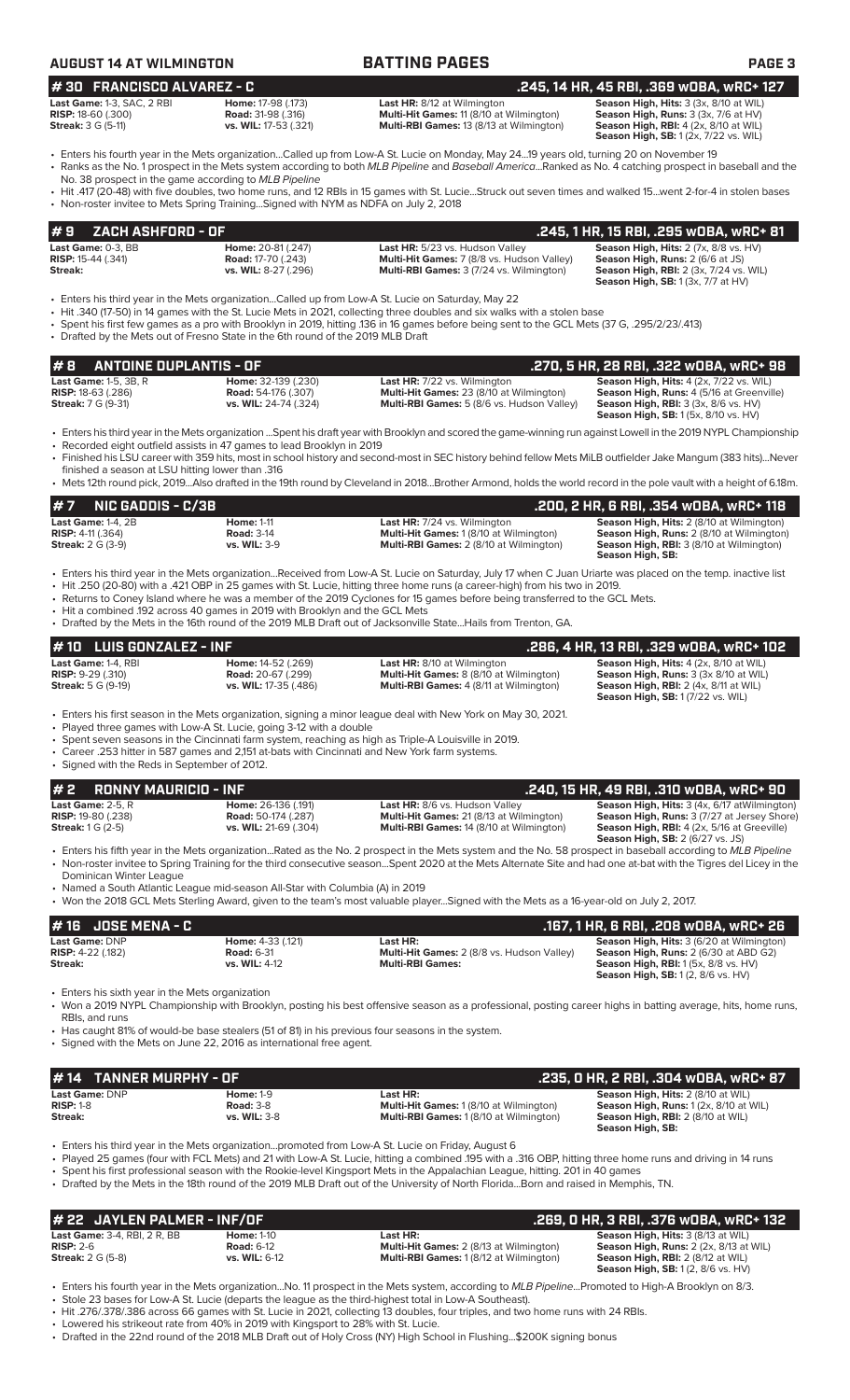# **AUGUST 13 AT WILMINGTON BATTING PAGES PAGE 4**

**# 19 LUKE RITTER - INF**<br> **139 Last Game: 10-60 (.167)** Last HR: 7/6 at Hudson Valley **.241, 11 HR, 34 RBI, .342 wDBA, wRC+ 113**<br>
RISP: 10-45 (.222) Road: 30-103 (.291) Multi-Hit Games: 11 (7/6 at Hudson Valley) Season Hig **Last Game: Home:** 10-60 (.167) **Last HR:** 7/6 at Hudson Valley **Season High, Hits:** 3 (5/11 at Greenville) **RISP:** 10-45 (.222) **Road:** 30-103 (.291) **Multi-Hit Games:** 11 (7/6 at Hudson Valley) **Streak: vs. WIL:** 6-24 (.250) **Multi-RBI Games:** 8 (7/6 at Hudson Valley) **Season High, RBI:** 6 (6/20 at Wilmington) **Season High, SB:** 1 (5/12 at Greenville) • Enters his third year in the Mets organization...Won a New York-Penn League title with Brooklyn in 2019 • Missed 32 games with a broken bone in his left hand...Went on the IL after July 7 when he suffered the injury mid-game at Hudson Valley Led Brooklyn in 2019 in games played (68), runs (39), doubles (15), and walks (33) • Mets 7th-round pick in 2019 from Wichita State...Also drafted by the Minnesota Twins in the 37th round of the 2018 MLB Draft • Played linebacker at Rockhurst High School and set the school record with 184 tackles. **# 45 JOE SUOZZI - OF .234 .235, 1 HR, 6 RBI, .358 wOBA, wRC+ 121**<br>Last Game: DNP **.235, 1 HOME:** 5-24 **.235, 1 HOME: 5-24** Last HR: 7/16 vs. Jersey Shore **.235, 1 HR, 6 RBI, .358 wOBA, wRC+ 121**<br>RISP: 4-16 (.250) **RIS Last Game:** DNP **Home:** 5-24 **Last HR:** 7/16 vs. Jersey Shore **Season High, Hits:** 2 (7/28 at JS) **RISP:** 4-16 (.250) **Road:** 3-10 **Multi-Hit Games:** 1 (7/28 at Jersey Shore) **Season High, Runs:** 2 (7/27 at JS) **Streak:** 1 G (1-2) **vs. WIL:** 2-9 **Multi-RBI Games:** 2 (8/5 vs. Jersey Shore) **Season High, RBI:** 2 (2x, 8/5 vs. HV) **Season High, SB:**  • Enters his third year in the Mets organization...received from Low-A St. Lucie on July 13 **# 4 JOSE PEROZA - INF .182, 0 HR, 1 RBI, .252 wOBA, wRC+ 53 Last Game:** 0-4 **Home:** 4-17 **Last HR: Season High, Hits:** 2 (8/5 vs. HV) **RISP:** 0-9 **Road:** 2-16 **Multi-Hit Games:** 1 (8/5 vs. Hudson Valley) **Season High, Runs:** 1 (3x, 8/11 at WIL) **Streak: vs. WIL:** 2-16 **Multi-RBI Games: Season High, RBI:** 1 (8/6 vs. HV) **Season High, SB:**  • Enters his sixth year in the Mets organization...promoted to Brooklyn on 8/3 from Low-A St. Lucie. • Hit .274 with seven home runs and 47 RBIs across 64 games with Low-A St. Lucie this season. • Part of Brooklyn's 2019 New York-Penn League Championship Team. • 2021 marks his first full-season assignment after short season assignments with GCL Mets and the NYPL. • Signed as non-drafted international free agent signing on July 2, 2016.

• Hit .292 with a .372 on-base percentage in 30 games with the Mets...posted a wRC+112, hitting four doubles and two home runs

• Signed by the Mets on June 15, 2020 out of Boston College

• Attended Chaminade High School in Mineola, NY

• His father, Tom Suozzi, is the former Nassau County Executive and current U.S. House of Representatives member of NY's 3rd district (Nassau, Suffolk, Queens)

| $# 19$ JIMMY TITUS - INF |                  |                         | .000, 0 HR, 0 RBI, .000 w0BA, wRC+ -100 |
|--------------------------|------------------|-------------------------|-----------------------------------------|
| Last Game: DNP           | Home:            | Last HR:                | Season High, Hits:                      |
| $RISP: 0-1$              | <b>Road: 0-3</b> | <b>Multi-Hit Games:</b> | Season High, Runs:                      |
| Streak:                  | vs. WIL: $0-3$   | <b>Multi-RBI Games:</b> | Season High, RBI:                       |
|                          |                  |                         | Season High, SB:                        |

• Enters his third year in professional baseball...Traded from the Dodgers organization to the Mets on April 21, 2021 with SS Albert Suarez.

• Promoted from Low-A St. Lucie (8/9) where he played 38 games, hitting .233 with a .342 on-base percentage...Hit three doubles, one triple, and one home run. • With St. Lucie this season, held a walk rate of 11.8% and a strikeout rate of 18.4%.

• Drafted by the Los Angeles Dodgers in the 22nd round of the 2019 MLB Draft out of Bryant in the Northeast Conference.

• First-ever two-time Connecticut Gatorade State Player of the Year in baseball.

| $\#$ 12 $\,$ JEREMY VASOUEZ - INF |                             | .279, 6 HR, 24 RBI, .387 wOBA, wRC+ 139           |                                               |  |  |  |
|-----------------------------------|-----------------------------|---------------------------------------------------|-----------------------------------------------|--|--|--|
| <b>Last Game: 1-4, 2B</b>         | <b>Home: 21-69 (.304)</b>   | Last HR: 8/8 vs. Hudson Valley                    | Season High, Hits: 2 (7x, 8/8 vs. HV)         |  |  |  |
| <b>RISP:</b> $9-30$ (.300)        | <b>Road:</b> 14-57 (.246)   | <b>Multi-Hit Games:</b> 8 (8/7 vs. Hudson Valley) | Season High, Runs: 2 (3X 8/7 vs. HV)          |  |  |  |
| <b>Streak:</b> 1 G (1-4)          | <b>vs. WIL:</b> 9-31 (.290) | <b>Multi-RBI Games:</b> 5 (8/7 vs. Hudson Valley) | <b>Season High, RBI: 3 (2x, 7/24 vs. WIL)</b> |  |  |  |
|                                   |                             |                                                   | <b>Season High, SB: 1 (7/2 at ABD)</b>        |  |  |  |

• Enters his fifth season in the Mets organization...Received from Double-A Binghamton on June 22

• Played 32 games with the RumblePonies this season, hitting .171 (18-105) with one double, one home run, and 11 RBIs.

Played with Brooklyn in 2017, hitting .225 with one home run and eight RBIs in 31 games.

• Drafted by the Mets in the 28th round of the 2017 MLB Draft from Nova Southeastern in his home state of Florida...Is from Palm City, FL.

|      | Hardest Hit Balls - 2021 (not all games listed- from available Trackman data) |                            |                  |                   |                 |      |                              |                   |                  |                  |
|------|-------------------------------------------------------------------------------|----------------------------|------------------|-------------------|-----------------|------|------------------------------|-------------------|------------------|------------------|
| Date | Player                                                                        | <b>Opponent</b>            | <b>Exit Velo</b> | Result            |                 | Date | Player                       | <b>Opponent</b>   | <b>Exit Velo</b> | Result           |
| 8/12 | <b>Francisco Alvarez</b>                                                      | at Wilmington              | 112.8            | <b>Home Run</b>   |                 | 6/1  | Francisco Alvarez            | at Jersey Shore   | 109.0            | Home Run         |
| 6/12 | <b>Francisco Alvarez</b>                                                      | vs. Hudson Valley 112.5    |                  | Double            |                 | 5/25 | <b>Francisco Alvarez</b>     | vs. Aberdeen      | 109              | Single           |
| 6/11 | Brett Baty                                                                    | vs. Hudson Vallev          | 111.2            | <b>Ground Out</b> |                 | 8/6  | Ronny Mauricio               | vs. Hudson Valley | 108.7            | <b>Home Rune</b> |
| 6/29 | Ronny Mauricio                                                                | at Aberdeen                | 110.4            | Single            |                 | 6/5  | Francisco Alvarez            | at Jersey Shore   | 108.7            | Ground Ball Out  |
| 8/12 | Ronny Mauricio                                                                | at Wilmington              | 109.9            | Line Out          |                 | 6/2  | Francisco Alvarez            | at Jersey Shore   | 108.7            | Single           |
| 7/3  | Luis Gonzalez                                                                 | at Aberdeen                | 109.9            | <b>Ground Out</b> |                 | 7/13 | Brett Baty                   | at Hudson Vallev  | 108.7            | Single           |
| 6/1  | Adrian Hernandez                                                              | at Jersev Shore            | 109.8            | <b>Home Run</b>   |                 | 7/22 | Ronny Mauricio               | vs. Wilmington    | 108.1            | Home Run         |
| 6/6  | <b>Francisco Alvarez</b>                                                      | at Jersey Shore            | 109.7            | Single            |                 | 8/6  | <b>Francisco Alvarez</b>     | vs. Hudson Valley | 107.7            | Ground Ball Out  |
| 6/1  | Ronny Mauricio                                                                | at Jersey Shore            | 109.6            | Triple            |                 | 6/16 | Ronny Mauricio               | at Wilmington     | 107.5            | Home Run         |
| 6/22 | Brett Baty                                                                    | vs. Jersey Shore           | 109.2            | Double            |                 | 7/6  | Luke Ritter                  | at Hudson Valley  | 107.2            | Home Run         |
| 6/15 | <b>Francisco Alvarez</b>                                                      | at Wilmington              | 109.2            | Single            |                 | 6/15 | Ronny Mauricio               | at Wilmington     | 107.2            | Single           |
|      |                                                                               |                            |                  |                   |                 |      |                              |                   |                  |                  |
|      |                                                                               |                            |                  |                   |                 |      | <b>Recent Home Run Chart</b> |                   |                  |                  |
| Date | Player                                                                        | <b>Opponent</b>            | Exit Velo        | Launch Angle      | <b>Distance</b> |      | Ronny Mauricio               | at Jersey Shore   |                  |                  |
| 7/18 | Ronny Mauricio                                                                | vs. Jersey Shore 101.8 mph |                  | 25.9              | 426 ft.         | 7/30 | Ronny Mauricio               | at Jersey Shore   |                  |                  |

| Date | Plaver                           | <b>Opponent</b>            | Exit Velo | Launch Angle | Distance |      | Ronny Mauricio           | at Jersey Shore            |      |           |
|------|----------------------------------|----------------------------|-----------|--------------|----------|------|--------------------------|----------------------------|------|-----------|
| 7/18 | Ronny Mauricio                   | vs. Jersey Shore 101.8 mph |           | 25.9         | 426 ft.  | 7/30 | Ronny Mauricio           | at Jersey Shore            |      |           |
| 7/20 | Francisco Alvarez vs. Wilmington |                            | 107.7 mph | 21.8         | 430 ft.  | 7/31 | Francisco Alvarez        | at Jersev Shore            |      |           |
| 7/21 | Francisco Alvarez vs. Wilmington |                            | 101.6 mph | 47           | 326 ft.  |      | Francisco Alvarez        | at Jersev Shore            |      |           |
| 7/22 | Cody Bohanek                     | vs. Wilmington             | 99.5 mph  | 24.4         | 356 ft.  | 8/7  | Ronny Mauricio           | vs. Hudson Valley 108.7    | 21   | 371ft ft. |
|      | Antoine Duplantis vs. Wilmington |                            | 97 mph    | 24.8         | 361 ft.  | 8/8  | <b>Francisco Alvarez</b> | vs. Hudson Vallev          |      |           |
|      | Ronny Mauricio                   | vs. Wilminaton 108.1 mph   |           | 29.8         | 406 ft.  |      | Jeremy Vasquez           | vs. Hudson Valley93.6 mph  | 33.6 | 341 ft.   |
| 7/27 | Jeremy Vasquez                   | at Jersev Shore            |           |              |          | 8/9  | Jeremy Vasquez           | vs. Hudson Valley101.1 mph | 29.2 | 405 ft.   |
|      | Edgardo Fermin                   | at Jersev Shore            |           |              |          | 8/10 | <b>Francisco Alvarez</b> | at Wilmington 112.8 mph    | 27.2 | 416 ft.   |
|      | Ronny Mauricio                   | at Jersey Shore            |           |              |          |      | Nic Gaddis               | at Wilmington 97.5 mph     | 27.8 | 388 ft.   |
|      | Luis Gonzalez                    | at Jersey Shore            |           |              |          |      | Luis Gonzalez            | at Wilmington 102.6 mph    | 31.1 | 442 ft.   |
|      | Edgardo Fermin                   | at Jersey Shore            |           |              |          | 8/12 | <b>Francisco Alvarez</b> | at Wilmington 101.5 mph    | 26.9 | 398 ft.   |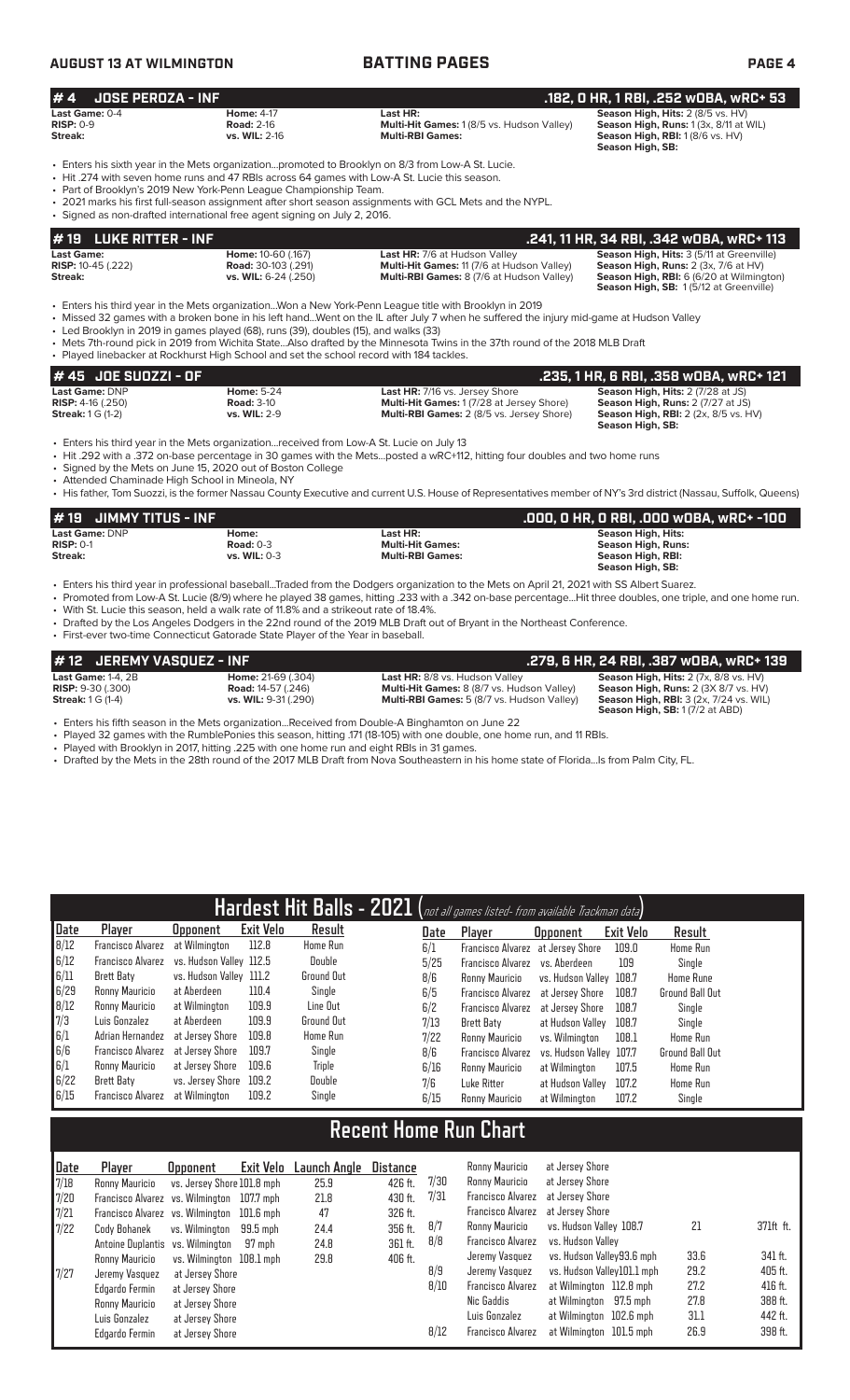| <b>AUGUST 14 AT WILMINGTON</b>                                                                                                                                                                                                                                                                                                                                                                                                                                                                                                                                                                                                                                                                                                              |                                                                           |                                                                                                        | <b>BULLPEN PAGE</b>                                                                        |                                                                           |                                                                                                    |                                      |                                                                         |                                                                                                                                                                                                                                             |                                                                                                       |                                                                                                                   | <b>PAGE 5</b>                                                                                                    |                                                                                                               |
|---------------------------------------------------------------------------------------------------------------------------------------------------------------------------------------------------------------------------------------------------------------------------------------------------------------------------------------------------------------------------------------------------------------------------------------------------------------------------------------------------------------------------------------------------------------------------------------------------------------------------------------------------------------------------------------------------------------------------------------------|---------------------------------------------------------------------------|--------------------------------------------------------------------------------------------------------|--------------------------------------------------------------------------------------------|---------------------------------------------------------------------------|----------------------------------------------------------------------------------------------------|--------------------------------------|-------------------------------------------------------------------------|---------------------------------------------------------------------------------------------------------------------------------------------------------------------------------------------------------------------------------------------|-------------------------------------------------------------------------------------------------------|-------------------------------------------------------------------------------------------------------------------|------------------------------------------------------------------------------------------------------------------|---------------------------------------------------------------------------------------------------------------|
| JOE CAVALLERO - RHP<br>#49<br>Last App: 8/11 at WIL<br><b>Last Loss:</b>                                                                                                                                                                                                                                                                                                                                                                                                                                                                                                                                                                                                                                                                    | <b>Inherited Runners/Stranded: 1/1</b>                                    | <b>SV/OP (Last):</b> 1/1 (8/7 vs. HV)                                                                  | 28 K%, 16 BB%, 4.76 ERA, 5 G<br>Holds:                                                     |                                                                           |                                                                                                    |                                      |                                                                         | <b>LAST FIVE APPEARANCES</b><br><b>JOE CAVALLERO</b>                                                                                                                                                                                        |                                                                                                       |                                                                                                                   |                                                                                                                  |                                                                                                               |
| <b>Leadoff: 1-4, 2 BB</b><br>Enters his fifth year in the Mets systemreceived from Low-A St. Lucie on Wednesday, July 21<br>• Made one appearance for the St. Lucie Mets on July 20, walking four in 12/3 innings<br>• Returns to the field in 2021 after Tommy John surgery<br>• Has made 34 starts in 66 professional appearances before 2021<br>• Drafted by the Mets in the 24th round of the 2017 MLB Draft from South Florida                                                                                                                                                                                                                                                                                                         |                                                                           |                                                                                                        |                                                                                            | DATE<br>7/25<br>7/30<br>8/4<br>8/7<br>8/10                                | OPP<br>vs. WIL<br>at JS G2<br>vs. HV<br>vs. HV<br>@ WIL                                            | DEC.<br><b>SV</b>                    | IP<br>2.0<br>1.0<br>0.2<br>1.0<br>1.0                                   | R<br>Н<br>3<br>1<br>$\circ$<br>$\circ$<br>2<br>2<br>$\circ$<br>0<br>$\circ$<br>0<br><b>JOSH HEJKA</b>                                                                                                                                       | ER<br>1<br>$\circ$<br>2<br>$\circ$<br>$\circ$                                                         | BB<br>$\circ$<br>$\mathbf{1}$<br>3<br>$\circ$<br>$\circ$                                                          | Κ<br>$\mathbf{1}$<br>$\overline{2}$<br>$\circ$<br>$\mathbf{1}$<br>2                                              | <b>HR</b><br>$\circ$<br>$\circ$<br>$\mathbf 0$<br>$\mathsf{O}\xspace$<br>$\circ$                              |
| #46<br><b>JOSH HEJKA - RHP</b><br>Last App: 8/11 at WIL<br><b>Last Loss:</b><br><b>Leadoff: 14-36</b><br>· Returns to Brooklyn after spending time with Binghamton (6/3-6/9) and Syracuse (6/10-6/18).<br>. Enters his third year in the Mets organizationWon a 2019 NYPL title with Brooklyn, splitting time<br>with the Cyclones and Kingsport Mets                                                                                                                                                                                                                                                                                                                                                                                       | Inherited Runners/Stranded: 17/10                                         | <b>SV/OP (Last):</b> 1/2 (7/20 vs. WIL)                                                                | 17.3 K%, 4.6 BB%, 3.63 ERA, 19 G<br>Holds: 2                                               | DATE<br>7/29<br>8/1<br>8/5<br>8/7<br>8/11                                 | OPP<br>@ JS<br>@ JS<br>vs. HV<br>vs. HV<br>@ WIL                                                   | <b>DEC</b><br><b>BS</b><br><b>BS</b> | IP<br>2.1<br>1.0<br>0.2<br>2.0<br>2.1                                   | Н<br>R<br>3<br>$\mathbf{1}$<br>$\circ$<br>0<br>3<br>$\mathbf{1}$<br>$\overline{2}$<br>$\overline{4}$<br>$\overline{7}$<br>$\overline{4}$                                                                                                    | ER<br>1<br>$\circ$<br>$\mathbf{1}$<br>$\mathbf{1}$<br>$\overline{4}$                                  | BB<br>$\circ$<br>$\circ$<br>$\circ$<br>$\circ$<br>1                                                               | K<br>3<br>$\circ$<br>$\mathbf{1}$<br>$\overline{2}$<br>2                                                         | HR<br>$\mathbf{1}$<br>$\circ$<br>$\mathsf O$<br>$\circ$<br>$\Omega$                                           |
| · Signed as a minor league free agent in mid-summer after pitching in six games with the Westside<br>Wolly Mammoths in the United Shore Baseball League<br>. Pitched all four years at Johns Hopkins, switching to submarine later in his career.<br>#5<br><b>BRIAN METOYER - RHP</b><br>Last App: 8/12 at WIL Last Loss: 5/15 at GVL<br>Leadoff: 4-18, 2 BB, HBP Inherited Runners/Stranded: 6/5<br>· Enters his fourth year in the Mets orgWon a New York Penn League title with Brooklyn in 2019<br>· Struck out 40 batters over 28.2 innings with BrooklynSpent his first professional season with<br><b>GCL Mets and Kingsport Mets</b><br>• Joins Ronnie Robbins (30th, 1981 - Toronto) as the only two LSU-Alexandria Generals to be |                                                                           | <b>SV/OP (Last):</b> 1/1 (6/3 at JS)                                                                   | 35.1 K%, 12.2 BB%, 2.78 ERA, 14 G<br>Holds:                                                | DATE<br>7/27<br>7/31<br>8/4<br>8/8<br>8/12<br>DATE<br>7/24<br>7/30<br>8/5 | OPP<br>@ JS<br>@ JS<br>HV<br>HV<br>@ WIL<br>OPP<br>vs. WIL<br>at JS G1 SV<br>vs. HV                | DEC.<br><b>DEC</b>                   | IP<br>1.0<br>1.0<br>2.0<br>1.1<br>1.0<br>IP<br>1.0<br>1.1<br>1.0        | <b>BRIAN METOYER</b><br>R<br>н<br>$\circ$<br>0<br>$\circ$<br>0<br>$\circ$<br>$\circ$<br>0<br>0<br>$\mathbf 0$<br>1<br><b>BRYCE MONTES DE OCA</b><br>н<br>R<br>2<br>2<br>0<br>$\mathbf{1}$<br>$\mathbf 0$<br>$\overline{1}$                  | ER<br>$\circ$<br>0<br>$\circ$<br>0<br>0<br>ER<br>$\overline{2}$<br>0<br>$\circ$                       | BB<br>$\mathbf{1}$<br>$\circ$<br>$\circ$<br>$\circ$<br>$\mathbf{1}$<br>BB<br>$\circ$<br>$\circ$<br>$\overline{2}$ | К<br>3<br>$\overline{2}$<br>$\overline{2}$<br>$\overline{2}$<br>$\mathbf{1}$<br>Κ<br>3<br>3<br>$\mathbf{1}$      | HR<br>$\circ$<br>$\mathsf O$<br>$\circ$<br>$\circ$<br>$\circ$<br>HR<br>$\mathbf{1}$<br>O<br>$\circ$           |
| drafted by a MLB team in school history<br>• Native of Natchitoches (NACK-ah-tish), the oldest city in Louisiana (est. 1714).<br>#43<br><b>BRYCE MONTES DE OCA - RHP</b>                                                                                                                                                                                                                                                                                                                                                                                                                                                                                                                                                                    |                                                                           |                                                                                                        | 28.7 K%, 19.7 BB%, 4.55 ERA, 22 G                                                          | 8/8<br>8/13                                                               | vs. HV<br>@ WIL                                                                                    | L                                    | 1.2<br>0.2                                                              | $\mathbf{1}$<br>$\mathbf{1}$<br>5<br>3<br><b>COLBY MORRIS</b>                                                                                                                                                                               | $\circ$<br>5                                                                                          | $\mathbf{1}$<br>$\overline{2}$                                                                                    | $\mathbf{1}$<br>$\mathbf{1}$                                                                                     | $\mathbf 0$<br>$\Omega$                                                                                       |
| Last App: 8/13 at WIL<br>Leadoff: 5-19, 5 BB<br>• Enters his fourth year in the Mets orgHas not pitched as a professional due to injuries<br>• Underwent Tommy John surgery as a high school junior and missed 2016 after having ulnar<br>nerve transposition<br>• Previously drafted by Washington in the 15th round of the 2017 MLB Draft and by the Chicago<br>White Sox in the 14th round of the 2015 MLB Draft.                                                                                                                                                                                                                                                                                                                        | Last Loss: 7/6 at HV<br><b>Inherited Runners/Stranded: 8/8</b>            | <b>SV/OP (Last):</b> 4/4 (7/30 at JS G1) <b>Holds:</b> 1                                               |                                                                                            | 7/25<br>7/31<br>8/4<br>8/8<br>8/13                                        | DATE OPP<br>vs. WIL<br>@ JS<br>vs. HV<br>vs. HV<br>@ WIL                                           | <b>DEC</b><br><b>BS</b>              | IP<br>1.0<br>2.0<br>1.2<br>1.0<br>2.0                                   | R<br>Н<br>2<br>1<br>$\circ$<br>$\mathbf 0$<br>$\mathbf{1}$<br>$\mathbf{1}$<br>$\circ$<br>0<br>3<br>$\mathbf{1}$<br><b>CONNOR O'NEIL</b>                                                                                                     | ER<br>1<br>0<br>$\mathbf{1}$<br>$\circ$<br>$\mathbf{1}$                                               | BB<br>0<br>$\mathbf{1}$<br>$\circ$<br>$\circ$<br>$\mathbf{1}$                                                     | К<br>2<br>$\mathbf{1}$<br>$\overline{2}$<br>3<br>2                                                               | <b>HR</b><br>1<br>$\circ$<br>$\mathbf 0$<br>$\mathsf{O}\xspace$<br>$\circ$                                    |
| #38<br><b>COLBY MORRIS - RHP</b><br>Last App: 8/13 at WIL Last Loss:<br>Leadoff: 8-27, 3B, 3 BB, 3 HBP Inherited Runners/Stranded: 8/3<br>• Enters his first season in the Mets organizationcalled up from Low-A St. Lucie on May 20<br>• Made four scoreless appearances in relief for the St. Lucie Mets to being 2021<br>• Minor League free agent signingpitched at Middlebury in Vermont<br>#9<br><b>CONNER O'NEIL - RHP</b><br><b>Last App:</b> 8/10 at WIL<br>Leadoff: 5-18, HR                                                                                                                                                                                                                                                      | <b>Last Loss:</b> 8/1 at JS<br><b>Inherited Runners/Stranded: 8/3</b>     | SV/OP (Last):<br>SV/OP (Last):                                                                         | 22.8 K%, 11 BB%, 4.54 ERA, 18 G<br>Holds:<br>23.0 K%, 10.3 BB%, 6.16 ERA, 12 G<br>Holds: 1 | 7/23<br>7/27<br>8/1<br>8/5<br>8/10<br>DATE<br>7/28<br>8/4<br>8/6<br>8/10  | DATE OPP<br>vs. WIL<br>@ JS<br>@ JS<br>vs. HV<br>@ WIL<br>OPP<br>@ JS<br>vs. JS<br>vs. JS<br>@ WIL | DEC<br>H<br>W<br>DEC<br>W            | IP<br>1.0<br>2.0<br>1.0<br>1.0<br>3.0<br>IP<br>1.0<br>1.0<br>2.0<br>1.0 | R<br>Н<br>2<br>2<br>$\circ$<br>$\circ$<br>$\mathbf{1}$<br>$\overline{1}$<br>$\overline{1}$<br>0<br>$\overline{2}$<br>3<br><b>MICHEL OTANEZ</b><br>Н<br>R<br>$\circ$<br>0<br>2<br>$\mathbf{1}$<br>$\overline{1}$<br>1<br>$\overline{1}$<br>1 | ER<br>$\overline{2}$<br>$\circ$<br>1<br>$\circ$<br>$\mathbf{1}$<br>ER<br>$\circ$<br>$\circ$<br>1<br>1 | BB<br>1<br>$\circ$<br>$\mathbf{1}$<br>$\circ$<br>$\circ$<br>BB<br>$\circ$<br>1<br>3<br>0                          | К<br>$\overline{2}$<br>3<br>$\mathbf{1}$<br>$\overline{2}$<br>$\mathbf{1}$<br>К<br>3<br>$\overline{2}$<br>3<br>1 | HR<br>1<br>$\mathsf O$<br>$\mathbf{1}$<br>$\circ$<br>$\circ$<br>HR<br>$\circ$<br>$\circ$<br>0<br>$\mathbf{1}$ |
| · Enters his fifth year in the Mets organizationreceived from Double-A Binghamton on 6/20<br>• Has not pitched in 2021Last pitched for Advanced-A St. Lucie in 2019<br>• Spent his first professional season with Brooklyn in 2017, pitching 19 times in relief<br>• Drafted by the Mets in the 7th round of the 2017 MLB Draft from Cal State-Northridge                                                                                                                                                                                                                                                                                                                                                                                   |                                                                           |                                                                                                        |                                                                                            | 8/13<br>DATE<br>7/23<br>7/27                                              | @ WIL<br>OPP<br>vs. WIL<br>@ JS                                                                    | <b>DEC</b><br>H<br>W                 | 0.2<br>IP<br>1.0<br>1.1                                                 | $\circ$<br>$\circ$<br><b>HUNTER PARSONS</b><br>Н<br>R<br>$\circ$<br>0<br>1<br>0                                                                                                                                                             | 0<br>ER<br>0<br>0                                                                                     | $\circ$<br>BB<br>1<br>$\mathbf{1}$                                                                                | 1<br>Κ<br>$\mathbf{1}$<br>$\overline{2}$                                                                         | $\circ$<br>HR<br>0<br>0                                                                                       |
| #26<br><b>MICHEL OTANEZ - RHP</b><br>Last App: 8/13 at WIL<br>Last Loss:<br>Leadoff: 5-23                                                                                                                                                                                                                                                                                                                                                                                                                                                                                                                                                                                                                                                   | Inherited Runners/Stranded: 15/5                                          | <b>SV/OP (Last): 0/2 (BS vs. JS)</b>                                                                   | 27.7 K%, 24.1 BB%, 5.16 ERA, 26 G<br>Holds: 3                                              | 8/4<br>8/6<br>8/10                                                        | vs. HV<br>vs. HV<br>@ WIL                                                                          |                                      | 1.2<br>2.0<br>2.0                                                       | 1<br>0<br>$\overline{2}$<br>0<br>$\overline{1}$<br>2<br><b>EVY RUIBAL</b>                                                                                                                                                                   | 0<br>0<br>2                                                                                           | 0<br>0<br>$\overline{2}$                                                                                          | $\overline{2}$<br>3<br>$\circ$                                                                                   | 0<br>0<br>$\circ$                                                                                             |
| • Enters his sixth year in the Mets orgNo. 26 prospect in the system according to MLB Pipeline<br>• Returns to Brooklyn for the second assignment in a row<br>• Pitched with the Cyclones and won an NYPL title in 2019 and also spent time with Kingsport<br>• Missed 2017 due to injuryStruck out 21 batters in 21.1 innings with the DSL Mets1 in 2016.<br>#44<br><b>HUNTER PARSONS - RHP</b><br>Last App: 8/10 at WIL<br><b>Last Loss:</b>                                                                                                                                                                                                                                                                                              |                                                                           | SV/OP (Last):                                                                                          | 22.1 K%, 15 BB%, 4.26 ERA, 15 G<br>Holds: 1                                                | DATE<br>7/23<br>7/31<br>8/5<br>8/7<br>8/11                                | OPP<br>vs. WIL<br>@ JS<br>vs. HV<br>vs. HV<br>@ WIL                                                | DEC<br>S<br>W                        | IP<br>1.0<br>0.2<br>1.0<br>1.0<br>1.0                                   | R<br>н<br>$\circ$<br>0<br>$\mathsf{O}\xspace$<br>0<br>2<br>$\mathbf{1}$<br>0<br>1<br>3<br>$\mathbf{1}$                                                                                                                                      | ER<br>0<br>O<br>$\mathbf{1}$<br>$\mathsf O$<br>$\overline{2}$                                         | BB<br>0<br>$\mathbf{1}$<br>0<br>0<br>3                                                                            | К<br>$\mathbf{1}$<br>0<br>$\overline{2}$<br>0<br>$\overline{2}$                                                  | HR<br>0<br>0<br>0<br>0<br>$\circ$                                                                             |
| <b>Leadoff: 3-19, 3 BB</b><br>· Enters his third year in the Mets orgCalled up from Low-A St. Lucie on May 20<br>• Made four relief appearances with the Mets (A-), striking out 18 in 10 innings (45% K rate).<br>• Pitched with the Cyclones and won an NYPL title in 2019                                                                                                                                                                                                                                                                                                                                                                                                                                                                | <b>Inherited Runners/Stranded: 11/7</b>                                   |                                                                                                        |                                                                                            | DATE<br>7/21<br>7/25<br>8/1                                               | OPP<br>WIL<br>WIL<br>@ JS                                                                          | DEC<br>W, BS<br>W                    | IP<br>2.0<br>2.0<br>1.1                                                 | <b>WILLY TAVERAS</b><br>Н<br>R<br>3<br>$\overline{2}$<br>$\mathbf{1}$<br>0<br>2<br>$\mathbf{1}$                                                                                                                                             | ER<br>2<br>0<br>$\mathbf{1}$                                                                          | BB<br>0<br>0<br>$\mathbf{1}$                                                                                      | К<br>3<br>3<br>$\mathbf{1}$                                                                                      | HR<br>$\mathbf{1}$<br>0<br>0                                                                                  |
| #50<br><b>EVY RUIBAL - RHP</b><br>Last App: 8/11 at WIL<br><b>Last Loss:</b><br><b>Leadoff: 2-8, 2B</b><br>• Signed to a minor league deal on June 27 from the Florence Y'alls (Frontier League)<br>• Pitched in the Dodgers system from 2015-2018, reaching High-A Rancho Cucamonga<br>• Drafted by the Dodgers in the 16th round of the 2017 MLB Draft from Notre Dame<br>• From Milburn, New Jersey, attending Milburn High School<br>#35<br><b>WILLY TAVERAS - RHP</b><br>Last App: 8/12 at WIL<br><b>Last Loss:</b><br><b>Leadoff: 0-8, BB, K</b><br>• Received from Low-A St. Lucie on Friday, July 16 in a move that sent LHP Andrew Ed-<br>wards to Double-A Binghamton                                                             | Inherited Runners/Stranded: 6/4<br><b>Inherited Runners/Stranded: 2/2</b> | 22 K%, 18.6 BB% 6.75 ERA, 10 G<br>SV/OP (Last):<br><b>SV/OP (Last):</b> 1/2 (8/6 vs. HV) <b>Holds:</b> | Holds: 1<br>31.7 K%, 7.3 BB% 2.61 ERA, 6 G                                                 | 8/6<br>8/12                                                               | HV<br>@ WIL                                                                                        | S                                    | 2.0<br>2.0                                                              | $\mathbf{1}$<br>$\mathbf 0$<br>$\circ$<br>$\circ$                                                                                                                                                                                           | $\circ$<br>$\circ$                                                                                    | $\circ$<br>$\mathbf{1}$                                                                                           | 4<br>$\mathbf{1}$                                                                                                | 0<br>$\circ$                                                                                                  |

• Pitched in 18 games with St. Lucie, posting a 36% strikeout rate (best in career) and a 2.1% walk rate (lowest of career)

• Struggled in Low-A Columbia in 2019, allowing a 4.56 FIP...2021 FIP is 2.49

• 23 years old from Villa Isabela in the Dominican Republic...Signed by Mets June 1, 2016

|                |                |    |      | <b>Number of Pitches Thrown</b> |    |                |      |
|----------------|----------------|----|------|---------------------------------|----|----------------|------|
| <b>Pitcher</b> | Days Rest 8/10 |    | 8/11 |                                 |    | 8/12 8/13 8/14 | 8/15 |
| Cavallero      | 2              |    | 14   |                                 |    |                |      |
| Hejka          | $\overline{2}$ |    | 51   |                                 |    |                |      |
| Metoyer        | 1              |    |      | 20                              |    |                |      |
| Montes de Oca  | 0              | -- | --   |                                 | 32 | --             |      |
| Morris         | O              |    |      |                                 | 37 |                |      |
| O'Neil         | $\overline{2}$ |    | 47   |                                 |    |                |      |
| Otanez         | 0              |    | 15   |                                 | 9  |                |      |
| Parsons        | $\overline{2}$ |    | 39   |                                 |    |                |      |
| Ruibal         | $\overline{2}$ |    | 36   |                                 |    |                |      |
| Taveras        |                |    |      | 31                              |    |                |      |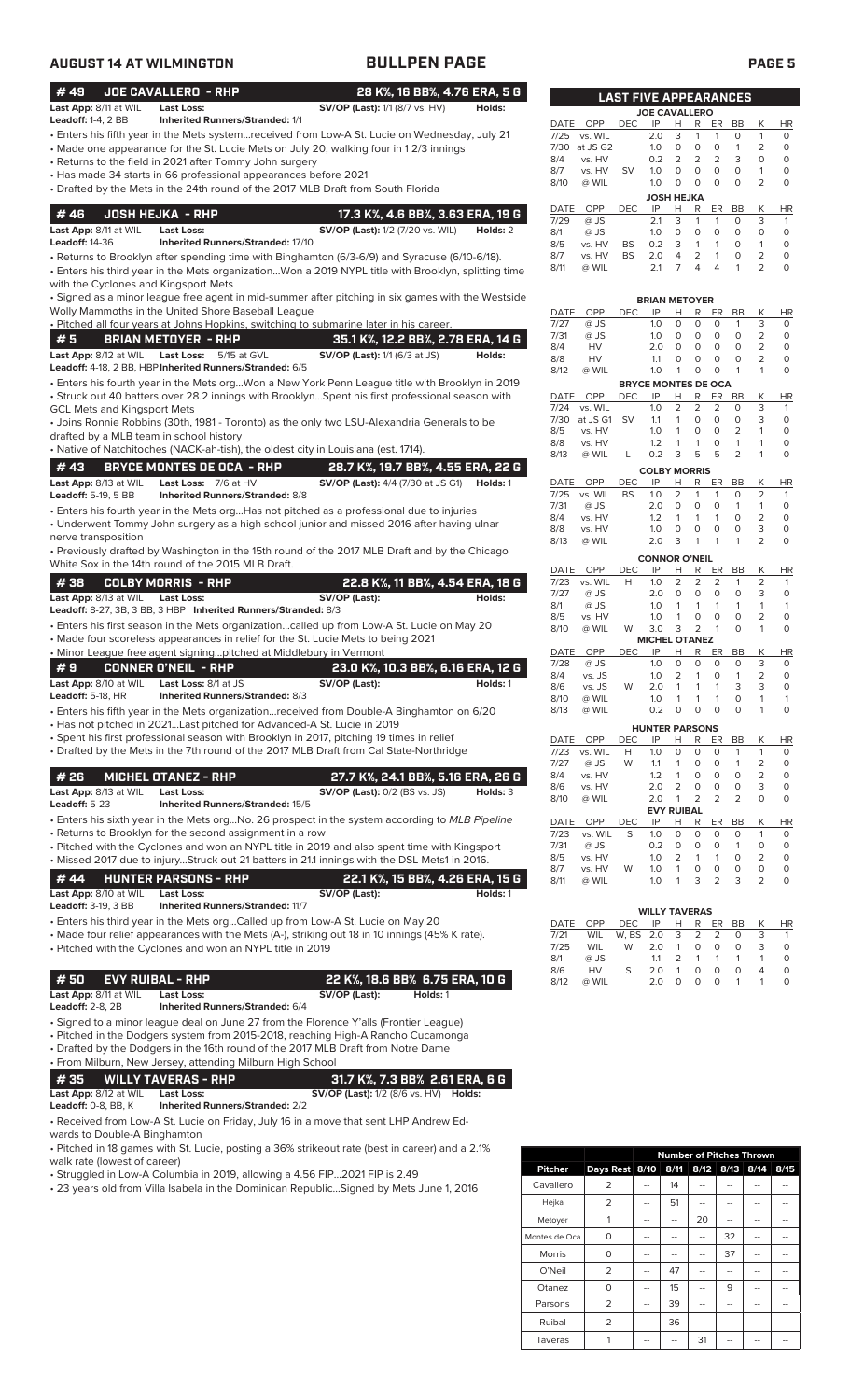| INDIVIDUAL PITCHING HIGHS                                           |
|---------------------------------------------------------------------|
|                                                                     |
|                                                                     |
| Most Home Runs Allowed, Game4 (2x, Jose Butto, 6/6 at Jersey Shore) |
|                                                                     |
|                                                                     |
|                                                                     |
|                                                                     |
|                                                                     |
|                                                                     |
|                                                                     |
|                                                                     |
|                                                                     |

| TEAM PITCHING HIGHS                                                          |
|------------------------------------------------------------------------------|
|                                                                              |
|                                                                              |
|                                                                              |
| Fewest Runs Allowed, Game  0 (3x, last: 7/30 at Jersey Shore G1 - 7 innings) |
|                                                                              |
|                                                                              |
|                                                                              |
|                                                                              |
|                                                                              |
|                                                                              |
|                                                                              |
|                                                                              |
| Most Walks Allowed, Extra Innings 6 (6/23 vs. Jersey Shore - 10 innings)     |
|                                                                              |
|                                                                              |
| Most Pitchers Used, Extra Innings 5 (5/23 vs. Hudson Valley - 12 innings)    |
|                                                                              |

|                       | <b>TEAM MISCELLANEOUS</b>                                                      |
|-----------------------|--------------------------------------------------------------------------------|
|                       |                                                                                |
|                       | Longest Game, Time, Extra-Inning Game3:30 (6/23 vs. Jersey Shore - 10 innings) |
|                       | Shortest Game, Time, Nine-Inning Game  2:20 (5/18 vs. Hudson Valley)           |
|                       |                                                                                |
|                       |                                                                                |
|                       |                                                                                |
|                       |                                                                                |
|                       |                                                                                |
|                       |                                                                                |
|                       |                                                                                |
|                       |                                                                                |
|                       |                                                                                |
|                       |                                                                                |
| OUTFIELD ASSISTS [11] | <b>RECORD BREAKDOWN</b>                                                        |
| (LAST)<br>NAME TOTAL  | Leading After 6 26-3                                                           |

## **STARTERS BY POSITION**

Longest Hitting Streak ................................................................12 (Ronny Mauricio, 5/4-5/20) Most Runs, Game ............................................4 (2x, Edgardo Fermin, 7/27 at Jersey Shore) Most Hits, Game.. ........................................... 4 (5x, last: Luis Gonzalez, 8/10 at Wilmington) Most RBI, Game .................................................................. 6 (Luke Ritter, 6/20 at Wilmington) Most Doubles, Game.................................... 2 (10x last: Jaylen Palmer, 8/12 at Wilmington) Most Triples, Game.................................1 (18x, last: Antoine Duplantis, 8/13 at Wilmington) Most Home Runs, Game..............................2 (6x, Francisco Alvarez, 7/31 at Jersey Shore) Home Runs, Consecutive Games ................Three games (2x, last: Luke Ritter, 6/18-6/21) Grand Slams .......................................................1 (2x, Luke Ritter 6/19 & 6/20 at Wilmington)

**INDIVIDUAL BATTING HIGHS**

Walk-off Home Runs...........................................1 (Hayden Senger, 5/23 vs. Hudson Valley) Most Walks, Game ........................................ 3 (2x, Antoine Duplantis, 6/2 at Jersey Shore) Most Strikeouts, Game............................4 (15x, Francisco Alvarez, 8/8 vs. Hudson Valley) Most Total Bases, Game...................................................10 (Brett Baty, 6/3 at Jersey Shore) Most Extra-Base Hits, Game............................... 3 (3x, Cody Bohanek, 6/15 at Wilmington)

Most Runs, Game ...............................................................................16 (2x, 8/10 at Wilmington) Fewest Runs, Game......................................................................0 (9x, 8/4 vs. Hudson Valley)

**TEAM BATTING HIGHS**

Most Hits, Game ........................................................................................19 (8/10 at Wilmington)

Most Doubles, Game...................................................................5 (2x, 5/19 vs. Hudson Valley)

Home Runs, Consecutive Games ...................................................6 games (2x, last: 6/1-6/6)

Most Walks, Nine-Inning Game ....................................................... 9 (2x, 6/19 at Wilmington)

LOB, Nine Innings .......................................................................................... 13 (5/5 at Asheville) LOB, Extra Innings........................................................13 (6/23 vs. Jersey Shore - 10 innings)

**FIELDING**

Pinch-Hit Home Runs... Leadoff Home Runs....<br>Walk-off Home Runs...

Most Home Runs, Game.....<br>Grand Slams, Game.............

Most Home Runs, Inning ................................................................3 (3x, 7/27 at Jersey Shore)

Most Extra-Base Hits, Game.

Most Stolen Bases, Game...<br>LOB, Nine Innings ..................

Most Strikeouts, Nine-Inning Game....<br>Most Strikeouts, Extra Innings .............

Consecutive Errorless Games, Team.

**C-** Alvarez (33), Uriarte (19), Mena (19), Senger (9), Gaddis (5)

**1B-** Genord (49), Vasquez (26), Ritter (5), Bohanek (4), Winaker (2)

**2B-** Ritter (37), Gonzalez (28), Walters (12), Fermin (4), Peroza (1), Tiberi (1), Struble (1), McNeil (1), Bohanek (1)

**3B-** Baty (41), Bohanek (20), Tiberi (7), Fermin (7), Peroza (7), Gaddis (1), Gonzalez (1)

**SS-** Mauricio (69), Bohanek (6), Walters (4), Gonzalez (4), Fermin (3)

**LF-** Duplantis (41), Tiberi (12), Suozzi (9), Vasquez (7), Ashford (6), Bohanek (4), Baty (3), Palmer (1), Winaker (1), Kleszcz (1), Struble (1)

**CF-** Duplantis (37), Hernandez (23), Mangum (8), Hernandez (8), Palmer (7), Molina (6), Ota (2), Murphy (2), Ashford (1)

**RF-** Ashford (38), Struble (15), Molina (10), Kleszcz (6), Bohanek (5), Winaker (4), Hernandez (4), Murphy (2), Ota (1), Suozzi (1)

**DH-** Alvarez (24), Mauricio (10), Genord (8), Vasquez (8), Baty (7), Ritter (4), Bohanek (3), Tiberi (3), Hernandez (3), Peroza (2), Ashford (2), Senger (2), Mena (2), Walters (2), Fermin (2), Mangum (1), Gaddis (1), Struble (1), Titus (1)

## **STARTERS BY BATTING ORDER**

**1st -** Duplantis (70), Bohanek (4), Struble (3), Palmer (3), Tiberi (2), Mangum (2), Ashford (1), McNeil (1)

**2nd -** Bohanek (18), Fermin (15), Mauricio (10), Duplantis (8), Ashford (6), Gonzalez (6), Mangum (5), Palmer (5), Winaker (4), Tiberi (3), Struble (3), Walters (2), Alvarez (2), Ritter (1)

**3rd -** Mauricio (71), Baty (15)

**4th-** Baty (37), Alvarez (31), Ritter (9), Vasquez (7), Genord (2)

**5th-** Alvarez (25), Vasquez (22), Ritter (14), Bohanek (5), Genord (5), Senger (4), Ashford (4), Gonzalez (2), Ota (2), Fermin (1), Hernandez (1), Peroza (1)

**6th-** Ritter (18), Genord (18), Ashford (12), Bohanek (7), Gonzalez (7), Peroza (6), Hernandez (3), Senger (3), Mena (2), Winaker (2), Kleszcz (2), Fermin (1), Ota (1), Suozzi (1) Tiberi (1), Uriarte (1)

**7th-** Genord (24), Ashford (12), Gonzalez (11), Tiberi (5), Vasquez (4), Bohanek (4), Ashford (3), Senger (3), Uriarte (3), Ritter (3), Hernandez (2), Kleszcz (2), Peroza (2), Walters (2), Mena (2), Suozzi (1), Winaker (1), Gaddis (1), Murphy (1)

**8th-** Tiberi (11), Hernandez (10), Genord (9), Uriarte (8), Mena (8), Ashford (8), Vasquez (6), Walters (6), Gonzalez (4), Gaddis (3), Bohanek (3), Suozzi (2), Kleszcz (2), Peroza (1), Senger (1), Molina (1), Struble (1), Murphy (1), Titus (1)

**9th-** Molina (16), Hernandez (14), Struble (8), Mena (8), Walters (7), Uriarte (7), Suozzi (6), Gad-

dis (5), Bohanek (3), Gonzalez (3), Mangum (2), Kleszcz (2), Tiberi (1), Murphy (2)

|             | <b>CATCHERS STEALING</b> |            |            |             | <b>MULTI-RUN INNINGS</b> |                  |  |  |  |
|-------------|--------------------------|------------|------------|-------------|--------------------------|------------------|--|--|--|
| <b>Name</b> | CS                       | <b>ATT</b> | <b>PCT</b> | <b>Runs</b> | <b>Times</b>             | Last             |  |  |  |
| Alvarez     | 13                       | 51         | 24%        | 6           | 3                        | 4th, 8/10 at WIL |  |  |  |
| Gaddis      | O                        | 4          | 0%         | 5           |                          | 6th, 8/6 vs. HV  |  |  |  |
| Mena        | 3                        | 27         | 11%        | 4           |                          | 6th, 7/27 at JS  |  |  |  |
| Senger      | 2                        | 10         | 20%        | 3           | 28                       | 8th, 8/13 at WIL |  |  |  |
| Uriarte     | 11                       | 31         | 35%        | っ           | 53                       | 9th, 8/12 at WIL |  |  |  |
| Team        | 29                       | 125        | 23%        |             |                          |                  |  |  |  |

| .                                      |    |   |  |                                           |  |  |                           |
|----------------------------------------|----|---|--|-------------------------------------------|--|--|---------------------------|
|                                        |    | 2 |  |                                           |  |  | 3 4 5 6 7 8 9 10 + TOTALS |
| OPPONENTS 47 58 64 48 42 52 36 52 26 5 |    |   |  |                                           |  |  | 409                       |
| <b>BKLYN</b>                           | 39 |   |  | 34   42   50   39   52   46   55   23   6 |  |  | 374                       |

|                          |         | L<br>1<br>Ī    |
|--------------------------|---------|----------------|
| UNIFORM RECORDS          |         | C<br>E<br>E    |
| <b>Home White</b>        | $7 - 5$ | $\overline{C}$ |
| <b>Road Gray</b>         | 14-29   | トランコミー         |
| <b>Championship Gold</b> | $9-12$  |                |
| <b>Coney Island</b>      | $0 - 2$ |                |
| Los Jefes                | $1-0$   | ŀ<br>D         |
|                          |         | $\mathsf{H}$   |
|                          |         | Co in N        |
|                          |         |                |
|                          |         | ŀ              |
|                          |         | F<br>С         |
|                          |         | Ņ              |
|                          |         | ؟<br>C         |
|                          |         |                |
|                          |         | V              |

**Name Umpire Date** Joe GenordDylan Bradley 7/9 at HV Ed Blankmeyer Joe Belangia 7/11 at HV

**EJECTIONS**

Duplantis 5 8/5 vs. HV Ashford 3 7/23 vs. WIL Molina 1 5/21 vs. HV Winaker 1 5/6 at ASH

a...............<br>Bohan

| <u>RECORD BREAKDOWN</u>       |  |
|-------------------------------|--|
|                               |  |
|                               |  |
|                               |  |
|                               |  |
|                               |  |
|                               |  |
|                               |  |
|                               |  |
|                               |  |
|                               |  |
|                               |  |
|                               |  |
|                               |  |
|                               |  |
|                               |  |
|                               |  |
|                               |  |
| Score 4 or More Runs30-15     |  |
|                               |  |
|                               |  |
| Do Not Allow a Home Run 18-17 |  |
| Hit More Home Runs 19-9       |  |
| Opponent Hits More HRs3-21    |  |
|                               |  |
|                               |  |
|                               |  |
|                               |  |
|                               |  |
|                               |  |
|                               |  |
|                               |  |
| Opponent Scores First 10-36   |  |
|                               |  |
|                               |  |
|                               |  |
|                               |  |
|                               |  |
| First Game of Series  8-7     |  |
|                               |  |
| Last Game of Series  6-7      |  |
|                               |  |
|                               |  |
|                               |  |
|                               |  |
|                               |  |

### Come from Behind Wins ... 13 (8/8 vs. HV) Wins in Last At-Bat...............6 (8/8 vs. WIL) **MISC. WINS**

| Come from Behind Wins  13 (8/8 vs. HV) |  |  |
|----------------------------------------|--|--|
| Wins in Last At-Bat 6 (8/8 vs. WIL)    |  |  |
| Walk-off Wins 4 (8/8 vs. WIL)          |  |  |

# **AUGUST 14 AT WILMINGTON HIGH/LOW & CHARTS PAGE 6**

Most Errors, Team, Game...............................................................................6 (5/7 at Asheville) Most Errors, Individual, Game....... 2 (7x, last: Ronny Mauricio, 7/30 at Jersey Shore G2) Most Double Plays Turned, Nine-Inning Game.......................... 3 (5/19 vs. Hudson Valley)

.2 (Ronny Mauricio, 6/27 vs. Jersey Shore)

w.<br>.6 (4th, 8/10 at Wilmington)

, .......<br>.......2 (8/8 vs. Hudson Valley)<br>........6 (7/27 at Jersey Shore)

1 (2x, 6/20 at Wilmington)

0 (7/10 at Hudson Valley - 7 innings)

Back-to-Back Home Runs ....................................5 times (last: twice, 7/27 at Jersey Shore)

Most Walks, Extra Innings ............................................4 (6/23 vs. Jersey Shore - 10 innings)

Most Strikeouts, Extra Innings ................................15 (5/23 vs. Hudson Valley - 12 innings)

.3 (5x, 7/7 at Hudson Valley - 10 innings)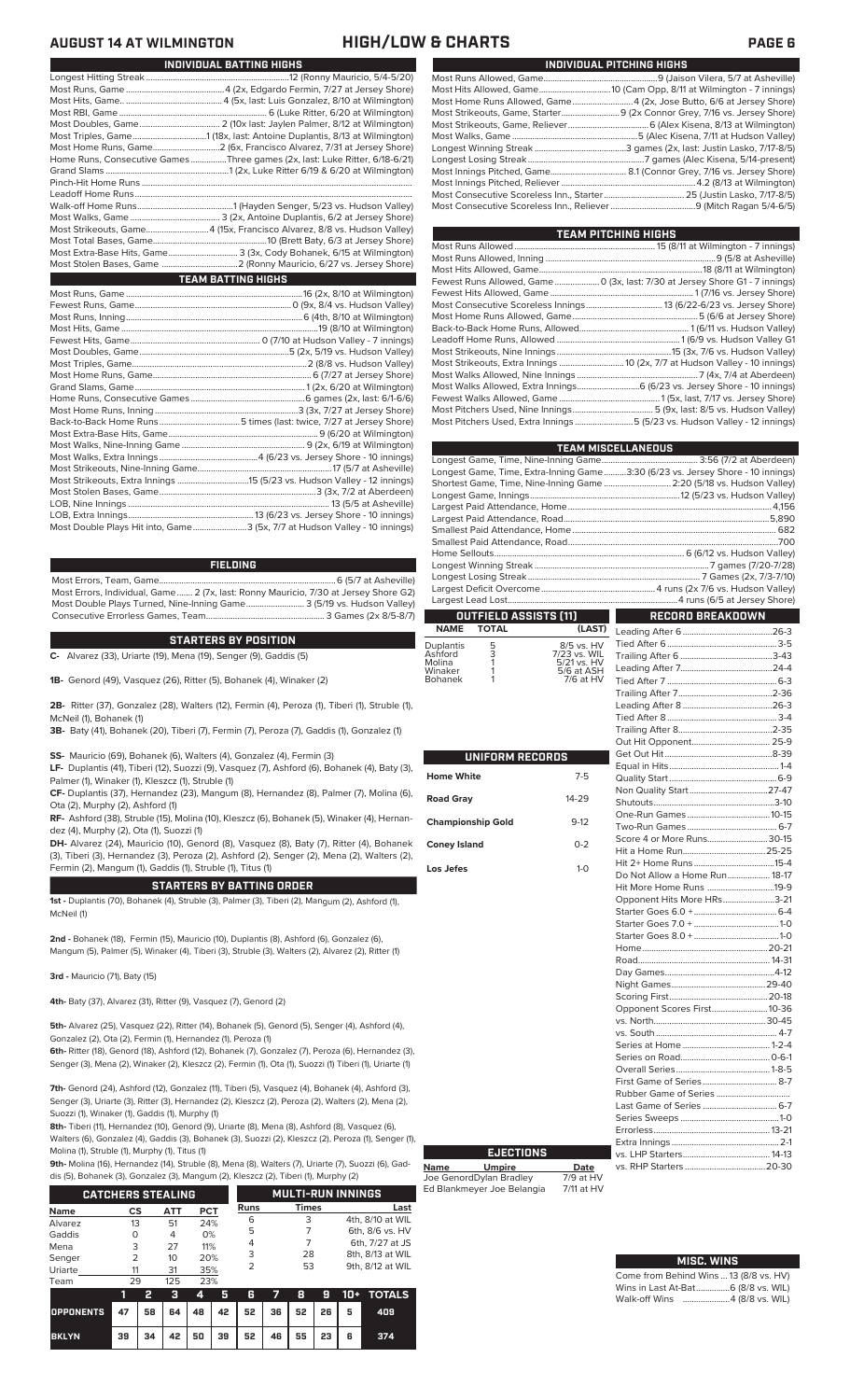## **AUGUST 14 AT WILMINGTON GAME BY GAME RESULTS**

|             | <b>GAME-BY-GAME RESULTS</b> |                      |                |           |               |                   |         |                                                                         |                               |                         |             |                   |
|-------------|-----------------------------|----------------------|----------------|-----------|---------------|-------------------|---------|-------------------------------------------------------------------------|-------------------------------|-------------------------|-------------|-------------------|
| <b>DATE</b> | GM#                         | <b>OPPONENT</b>      | W-L/TIME SCORE |           | <b>RECORD</b> | <b>POSITION</b>   | GA/GB   | <b>WINNING PITCHER</b>                                                  | <b>LOSING PITCHER</b>         | <b>SAVE</b>             | <b>TIME</b> | <b>ATTENDANCE</b> |
| 5/4         | $\mathbf{1}$                | at Asheville         | W              | $8 - 2$   | $1-0$         | T <sub>1st</sub>  | $+1$    | Josh Walker (1-0)                                                       | Blair Henley (0-1)            |                         | 3:16        | 1,200             |
| 5/5         | $\overline{2}$              | at Asheville         | L              | $6-1$     | $1 - 1$       | T <sub>2</sub> nd | $-1$    | Chandler Casey (1-0)                                                    | Jose Butto (1-0)              |                         | 3:26        | 1,200             |
| 5/6         | 3                           | at Asheville         | L              | $11 - 4$  | $1 - 2$       | T3rd              | $-2$    | Matt Ruppenthal (1-0)                                                   | Oscar Rojas (0-1)             |                         | 3:10        | 1,200             |
| 5/7         | 4                           | at Asheville         | L              | $13 - 7$  | $1 - 3$       | T3rd              | -3      | R.J. Freure (1-0)                                                       | Jaison Vilera (0-1)           |                         | 3:44        | 1,200             |
| 5/8         | 5                           | at Asheville         | W              | $16-12$   | $2 - 3$       | T3rd              | -3      | Alec Kisena (1-0)                                                       | Juan Pablo Lopez (1-0)        |                         | 3:52        | 1,200             |
| 5/9         |                             | at Asheville         |                |           |               |                   |         | Cancelled due to non-COVID-related illness                              |                               |                         |             |                   |
| 5/10        |                             | OFF DAY              |                |           |               |                   |         |                                                                         |                               |                         |             |                   |
| 5/11        | 6                           | at Greenville        | W              | $6-1$     | $3-3$         | 2 <sub>nd</sub>   | $-2.5$  | Josh Walker (2-0)                                                       | Jay Groome (0-2)              |                         | 3:00        | 1,995             |
| 5/12        | 7                           | at Greenville        | W              | $3 - 2$   | $4 - 3$       | 2 <sub>nd</sub>   | $-1.5$  | Brian Metoyer (1-0)                                                     | Yusniel Padron-Artilles (0-2) | Mitch Ragan (1)         | 3:14        | 1,819             |
| 5/13        | 8                           | at Greenville        | L              | $8 - 2$   | $4 - 4$       | 2 <sub>nd</sub>   | $-2.5$  | Chris Murphy (1-1)                                                      | Oscar Rojas (0-2)             |                         | 3:21        | 2,485             |
| 5/14        | 9                           | at Greenville        | L              | $5-1$     | $4 - 5$       | 4th               | $-2.5$  | Brayan Bello (2-0)                                                      | Alec Kisena (1-1)             |                         | 2:54        | 2,732             |
| 5/15        | 10                          | at Greenville        | L              | $8 - 4$   | $4-6$         | 4th               | $-3.5$  | Yorvin Pantoja (1-0)                                                    | Brian Metoyer (1-1)           |                         | 2:52        | 2,883             |
| 5/16        | 11                          | at Greenville        | L              | $10-9$    | $4 - 7$       | 4th               | $-3.5$  | Jake Wallace (1-0)                                                      | Eric Orze (0-1)               |                         | 3:09        | 2,818             |
| 5/17        |                             | OFF DAY              |                |           |               |                   |         |                                                                         |                               |                         |             |                   |
| 5/18        | 12                          | <b>Hudson Valley</b> | L              | $4-3$     | $4 - 8$       | 5th               | $-4.5$  | Zach Greene (1-1)                                                       | Andrew Edwards (0-1)          |                         | 2:29        | 1,315             |
| 5/19        | 13                          | <b>Hudson Valley</b> | W              | $14-0$    | $5-8$         | 5th               | $-3.5$  | Allan Winans (1-0)                                                      | Jhony Brito (0-1)             |                         | 3:01        | 810               |
| 5/20        | 14                          | <b>Hudson Valley</b> | L              | $6-1$     | $5-9$         | 5th               | $-3.5$  | Luis Medina (2-0)                                                       | Jaison Vilera (0-2)           |                         | 2:42        | 682               |
| 5/21        | 15                          | <b>Hudson Valley</b> | W              | $4-1$     | $6-9$         | 5th               | $-3.5$  | Josh Walker (3-0)                                                       | Josh Maciejewski (2-1)        | Eric Orze (1)           | 2:33        | 998               |
| 5/22        | 16                          | <b>Hudson Valley</b> | L              | $5-3$     | $6-10$        | 5th               | $-4.5$  | Ken Waldichuk (1-0)                                                     | Cam Opp (0-1)                 |                         | 3:14        | 1,624             |
| 5/23        | 17                          | <b>Hudson Valley</b> | W              | $6-5(12)$ | $7-10$        | 5th               | $-3.5$  |                                                                         | Zach Greene (1-2)             |                         | 3:24        | 1,261             |
|             |                             |                      |                |           |               |                   |         | Josh Hejka (1-0)                                                        |                               |                         |             |                   |
| 5/24        | 18                          | OFF DAY<br>Aberdeen  |                |           | $7 - 11$      | 5th               |         |                                                                         |                               |                         |             | 861               |
| 5/25        |                             |                      | г              | $8-1$     |               |                   | $-4.5$  | Drew Rom (2-0)                                                          | Oscar Rojas (0-3)             |                         | 2:52        |                   |
| 5/26        | 19                          | Aberdeen             |                |           |               |                   |         | 5/26 game postponed due to rain, makeup scheduled for doubleheader 5/27 |                               |                         |             |                   |
| 5/27        | 19                          | Aberdeen             | г              | $6-2(7)$  | $7-12$        | 5th               | $-5.5$  | Grayson Rodriguez (3-0)                                                 | Jaison Vilera (0-3)           |                         | 2:14        |                   |
|             | 20                          | Aberdeen             | г              | $10-1(7)$ | $7-13$        | 5th               | $-6.5$  | Morgan McSweeney (2-0)                                                  | Cam Opp (0-2)                 |                         | 2:37        | 926               |
| 5/28        | 21                          | Aberdeen             |                |           |               |                   |         | 5/28 game postponed due to rain, makeup scheduled for doubleheader 8/25 |                               |                         |             |                   |
| 5/29        | 21                          | Aberdeen             | г              | $4-1$     | $7 - 14$      | 5th               | $-7.5$  | <b>Garrett Stallings (3-1)</b>                                          | Alec Kisena (1-2)             | Connor Gillispie (1)    | 2:52        | 1,509             |
| 5/30        | 22                          | Aberdeen             |                |           |               |                   |         | 5/30 game posted to a later date to be determined                       |                               |                         |             |                   |
| 5/31        |                             | OFF DAY              |                |           |               |                   |         |                                                                         |                               |                         |             |                   |
|             |                             |                      |                |           |               |                   |         | MAY [7-14]                                                              |                               |                         |             |                   |
| 6/1         | 22                          | at Jersey Shore      | W              | $11 - 5$  | $8-14$        | T4th              | $-7.5$  | Jose Butto (1-1)                                                        | Josh Hendrickson (0-1)        |                         | 3:03        | 2,077             |
| 6/2         | 23                          | at Jersey Shore      | L              | $4-1$     | $8 - 15$      | 5th               | $-8.5$  | Carlo Reyes (1-0)                                                       | Justin Lasko (0-1)            | Blake Brown (1)         | 2:44        | 1,591             |
| 6/3         | 24                          | at Jersey Shore      | W              | $6 - 4$   | $9 - 15$      | 4th               | $-8.5$  | Bryce Montes de Oca (1-0)                                               | Jack Perkins (0-1)            | Brian Metoyer (1)       | 3:15        | 1,473             |
| 6/4         | 25                          | at Jersey Shore      | L              | $5-4(7)$  | $9 - 16$      | 5th               | $-9.0$  | Aneurys Zabala (2-2)                                                    | Allan Winans (1-1)            |                         | 2:12        | 2,399             |
| 6/5         | 26                          | at Jersey Shore      | L              | $5 - 4$   | $9 - 17$      | 5th               | $-9.0$  | Mike Adams (1-1)                                                        | Mitch Ragan (0-1)             |                         | 2:36        | 2,122             |
| 6/6         | 27                          | at Jersey Shore      | L              | $11-6$    | $9-18$        | 5th               | $-9.5$  | Nick Lackney (1-0)                                                      | Jose Butto (1-2)              |                         | 3:31        | 2,041             |
| 6/7         |                             | OFF DAY              |                |           |               |                   |         |                                                                         |                               |                         |             |                   |
| 6/9         | 28                          | <b>Hudson Valley</b> | L              | $3-2(7)$  | $9-19$        | 5th               | $-10.5$ | Tanner Myatt (1-0)                                                      | Justin Lasko (0-2)            | Justin Wilson (1)       | 2:22        |                   |
|             | 29                          | <b>Hudson Valley</b> | W              | $5-3(7)$  | 10-19         | 5th               | $-9.5$  | Eric Orze (1-1)                                                         | Luis Medina (2-1)             | Bryce Montes de Oca (1) | 2:02        | 1,211             |
| 6/10        | 30                          | <b>Hudson Valley</b> | L              | $1-0$     | 10-20         | 5th               | $-9.5$  | <b>Barrett Loseke (2-1)</b>                                             | Cam Opp (0-3)                 | Zach Greene (1)         | 2:37        | 1,396             |
| 6/11        | 31                          | <b>Hudson Valley</b> | L              | $8-0$     | $10 - 21$     | 5th               | $-9.5$  | Ken Waldichuk (2-0)                                                     | Jaison Vilera (0-4)           |                         | 3:06        | 1,597             |
| 6/12        | 32                          | <b>Hudson Valley</b> | г              | $5-4$     | 10-22         | 5th               | $-9.5$  | Nelson Alvarez (2-0)                                                    | Bryce Montes de Oca (1-1)     | Justin Wilson (2)       | 3:22        | 2,194             |
| 6/13        | 33                          | <b>Hudson Valley</b> | L              | $5-0$     | $10 - 23$     | 5th               | $-9.5$  | Hayden Wesneski (1-1)                                                   | Allan Winans (1-2)            |                         | 2:50        | 1,749             |
| 6/14        |                             | OFF DAY              |                |           |               |                   |         |                                                                         |                               |                         |             |                   |
| 6/15        | 34                          | at Wilmington        | W              | $3-1$     | $11 - 23$     | 5th               | $-8.5$  | Brian Metoyer (2-1)                                                     | Zach Brzykcy (2-1)            | Andrew Edwards (1)      | 2:21        | 1,188             |
| 6/16        | 35                          | at Wilmington        | L              | $5 - 2$   | $11 - 24$     | 5th               | $-9.5$  | Amos Willingham (1-0)                                                   | Eric Orze (1-2)               | Reid Schaller (3)       | 2:51        | 700               |
| 6/17        | 36                          | at Wilmington        | L              | $8 - 4$   | $11 - 25$     | 5th               | $-10.5$ | Joan Adon (3-1)                                                         | Alec Kisena (1-3)             |                         | 2:54        | 1,009             |
| 6/18        | 37                          | at Wilmington        | W              | $7-5$     | $12 - 25$     | 5th               | $-10$   | Mitch Ragan (1-1)                                                       | Reid Schaller (1-1)           |                         | 2:52        | 2,565             |
| 6/19        | 38                          | at Wilmington        | L              | $9 - 8$   | 12-26         | 5th               | $-11$   | Christian Vann (2-0)                                                    | Andrew Edwards (0-2)          |                         | 3:26        | 1,899             |
| 6/20        | 39                          | at Wilmington        | W              | $13-1$    | 13-26         | 5th               | $-11$   | Justin Lasko (1-2)                                                      | Alfonso Hernanndez (0-1)      |                         | 2:44        | 2,722             |
| 6/21        |                             | OFF DAY              |                |           |               |                   |         |                                                                         |                               |                         |             |                   |
| 6/22        | 40                          | <b>Jersey Shore</b>  | L              | $7 - 5$   | $13 - 27$     | 5th               | $-12$   | <b>Manuel Silva (1-0)</b>                                               | Jaison Vilera (0-5)           | Aneurys Zabala (3)      | 3:01        | 2,307             |
| 6/23        | 41                          | <b>Jersey Shore</b>  | W              | $3-2(10)$ | 14-27         | 5th               | $-12$   | Mitch Ragan (2-1)                                                       | Andrew Brown (2-2)            |                         | 3:30        | 1,595             |
| 6/24        | 42                          | <b>Jersey Shore</b>  | L              | $3-0$     | 14-28         | 5th               | $-13$   | Kevin Gowdy (2-3)                                                       | Jose Butto (1-3)              | Blake Brown (2)         | 2:52        | 1,906             |
| 6/25        | 43                          | <b>Jersey Shore</b>  | W              | $7-2$     | 15-28         | 5th               | $-13$   | Cam Opp (1-3)                                                           | Jonathan Hughes (2-3)         |                         | 2:44        | 2,194             |
| 6/26        | 44                          | <b>Jersey Shore</b>  | W              | $8-5$     | 16-28         | 5th               | $-13$   | <b>Michel Otanez (1-0)</b>                                              | Mark Potter (0-2)             |                         | 3:13        | 2,363             |
| 6/27        | 45                          | <b>Jersey Shore</b>  | L              | $3-0$     | 16-29         | 5th               | $-13$   | Dominic Pipkin (2-0)                                                    | Justin Lasko (1-3)            | Blake Brown (3)         | 2:43        | 2,253             |
| 6/28        |                             | OFF DAY              |                |           |               |                   |         |                                                                         |                               |                         |             |                   |
| 6/29        | 46                          | at Aberdeen          | L              | $7 - 3$   | 16-30         | 5th               | $-14$   | Garrett Stallings (4-3)                                                 | Alec Kisena (1-4)             | Garrett Farmer (4)      | 2:40        | 1,347             |
| 6/30        | 47                          | at Aberdeen          | L              | $2-1(7)$  | 16-31         | 5th               | $-14.5$ | Clayton McGinness (1-1)                                                 | Jose Butto (1-4)              | Logan Gillaspie (1)     | 1:53        |                   |
|             | 48                          | at Aberdeen          | W              | $7-6(7)$  | $17 - 31$     | 5th               | $-14.5$ | Jaison Vilera (1-5)                                                     | Kade Strowd (0-2)             | Mitch Ragan (2)         | 2:31        | 2,405             |
|             |                             |                      |                |           |               |                   |         | <b>JUNE [10-17]</b>                                                     |                               |                         |             |                   |
| 7/1         | 49                          | at Aberdeen          | L              | $2-0(6)$  | 17-32         | 5th               | $-15$   | Drew Rom (5-0)                                                          | Cam (1-4)                     |                         | 1:50        | 1,077             |
|             |                             |                      |                |           |               |                   |         |                                                                         |                               |                         |             |                   |
| 7/2         | 50                          | at Aberdeen          | W              | $6 - 5$   | 18-32         | 5th               | $-14$   | Colby Morris (1-0)                                                      | Connor Gillispie (4-4)        | Bryce Montes de Oca (2) | 3:56        | 2,004             |
| 7/3         | 51                          | at Aberdeen          | L              | $4 - 3$   | 18-33         | 5th               | $-14.5$ | Xavier Moore (1-0)                                                      | Mitch Ragan (2-2)             |                         | 3:00        | 4,668             |
| 7/4         | 52                          | at Aberdeen          | L              | $7 - 2$   | 18-34         | 5th               | $-15.5$ | Garrett Stallings (5-3)                                                 | Alec Kisena (1-5)             |                         | 2:31        | 3,001             |
| 7/5         |                             | OFF DAY              |                |           |               |                   |         |                                                                         |                               |                         |             |                   |
| 7/6         | 53                          | at Hudson Valley     | L              | $9 - 7$   | 18-35         | 5th               | $-16.5$ | Charlie Ruegger (4-4)                                                   | Bryce Montes de Oca (1-2)     | Derek Craft (2)         | 3:15        | 1,687             |
| 7/7         | 54                          | at Hudson Valley     | L              | $3-2(10)$ | 18-36         | 5th               | $-17.5$ | Barrett Loseke (3-1)                                                    | Josh Hejka (1-1)              |                         | 2:55        | 2,688             |
| 7/8         | 55                          | at Hudson Valley     | 7:05 p.m.      |           |               |                   |         | Game postponed due to rain, doubleheader scheduled for 7/10             |                               |                         |             |                   |
| 7/9         | 55                          | at Hudson Valley     | L              | $6 - 4$   | 18-37         | 5th               | $-18.5$ | Jhony Brito (3-3)                                                       | Cam Opp (1-5)                 |                         | 3:06        | 3,896             |
| 7/10        | 56                          | at Hudson Valley     | L              | $7-1(7)$  | 18-38         | 5th               | $-19.5$ | Mitch Spence (3-1)                                                      | Connor Grey (0-1)             |                         | 2:22        |                   |
|             | 57                          | at Hudson Valley     | L              | $5-0(7)$  | 18-39         | 5th               | $-20.5$ | Nick Ernst (4-0)                                                        | Justin Lasko (1-4)            |                         | 2:03        | 3,111             |
| 7/11        |                             | 58 at Hudson Valley  | W              | $10-3$    | 19-39         | 5th               | $-19.5$ | Josh Hejka (2-1)                                                        | Shawn Semple (3-1)            |                         | 3:20        | 2,892             |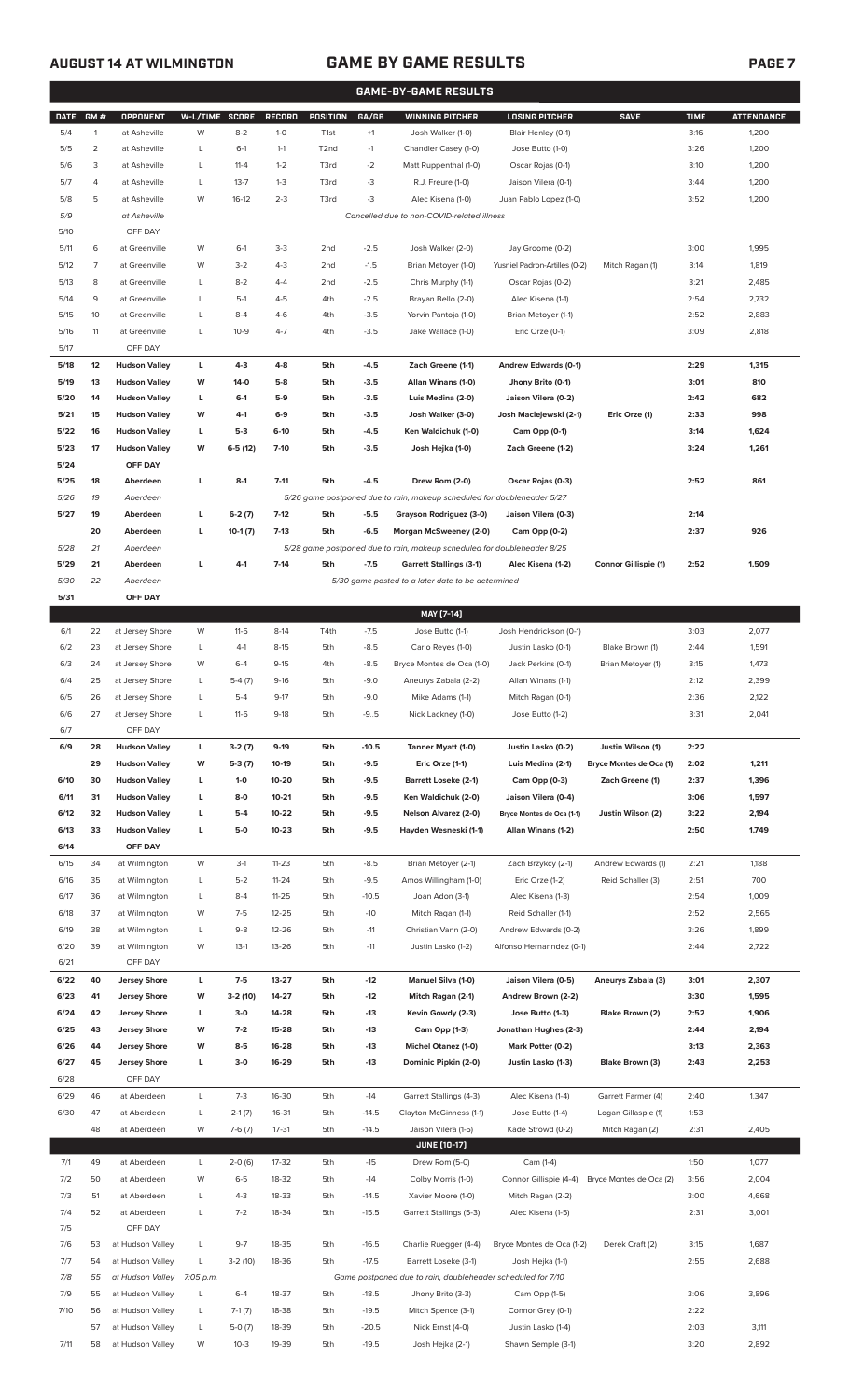# **AUGUST 14 AT WILMINGTON GAME-BY-GAME PAGE 8**

| <b>DATE</b> | GM# | <b>OPPONENT</b>      | W-L/TIME SCORE |           | <b>RECORD</b> | POSITION | GA/GB   | <b>WINNING PITCHER</b>                                      | LOSING PITCHER               | <b>SAVE</b>               | <b>TIME</b> | <b>ATTENDANCE</b> |
|-------------|-----|----------------------|----------------|-----------|---------------|----------|---------|-------------------------------------------------------------|------------------------------|---------------------------|-------------|-------------------|
| 7/12        |     | OFF DAY              |                |           |               |          |         |                                                             |                              |                           |             |                   |
| 7/13        | 59  | <b>Jersey Shore</b>  | W              | $1-0$     | 20-39         | 5th      | $-19.5$ | Michel Otanez (2-0)                                         | Blake Brown (0-1)            |                           | 2:34        | 2,681             |
| 7/14        | 60  | <b>Jersey Shore</b>  | L              | $3-2$     | 20-40         | 5th      | $-19.5$ | Carlo Reyes (2-1)                                           | Andrew Edwards (0-3)         |                           | 3:13        | 1,898             |
| 7/15        | 61  | <b>Jersey Shore</b>  | L              | $13-3$    | 20-41         | 5th      | $-19$   | Dominic Popkin (4-1)                                        | Cam Opp (1-6)                | Aiden Anderson (2)        | 3:24        | 1,595             |
| 7/16        | 62  | <b>Jersey Shore</b>  | W              | $6-1$     | 21-41         | 5th      | $-19$   | Connor Grey (1-1)                                           | Tom Sutera (0-1)             |                           | 2:50        | 1,949             |
| 7/17        | 63  | <b>Jersey Shore</b>  | W              | $6-1$     | 22-41         | 5th      | $-19$   | Justin Lasko (2-4)                                          | Kevin Gowdy (3-5)            |                           | 2:56        | 2,422             |
| 7/18        | 64  | <b>Jersey Shore</b>  | L              | $7-1$     | 22-42         | 5th      | $-20$   | Carlo Reyes (3-1)                                           | Alec Kisena (1-6)            | Tyler Burch (3)           | 2:52        | 1,570             |
| 7/19        |     | OFF DAY              |                |           |               |          |         |                                                             |                              |                           |             |                   |
|             |     |                      |                |           |               |          |         |                                                             |                              |                           |             |                   |
| 7/20        | 65  | Wilmington           | W              | $8-6$     | 23-42         | 5th      | -20     | Jaison Vilera (2-5)                                         | Evan Lee (1-3)               | Hejka                     | 3:18        | 1,086             |
| 7/21        | 66  | Wilmington           | W              | $5-3$     | 24-42         | 5th      | -20     | <b>Willy Taveras (1-0)</b>                                  | Kyle Hinton (0-1)            | Bryce Montes de Oca (3)   | 2:53        | 1,456             |
| 7/22        | 67  | Wilmington           | W              | $10 - 2$  | 25-42         | 5th      | $-20$   | Justin Lasko (3-4)                                          | Alex Troop (4-4)             |                           | 3:00        | 3,430             |
| 7/23        | 68  | Wilmington           | W              | $5-4$     | 26-42         | 5th      | $-19$   | J.T. Ginn (1-0)                                             | <b>Mitchell Parker (0-1)</b> |                           |             |                   |
| 7/24        | 69  | Wilmington           | W              | $8-3$     | 27-42         | 5th      | $-18$   | Mitch Ragan (1-0)                                           | Joan Udon (3-4)              |                           | 3:12        | 2,924             |
| 7/25        | 70  | Wilmington           | W              | $5-4$     | 28-42         | 5th      | $-18$   | <b>Willy Taveras (2-0)</b>                                  | Kyle Hinton (0-2)            |                           | 3:12        | 1,703             |
| 7/26        |     | OFF DAY              |                |           |               |          |         |                                                             |                              |                           |             |                   |
| 7/27        | 71  | at Jersey Shore      | W              | $14 - 5$  | 29-42         | 5th      | $-17$   | Hunter Parsons (1-0)                                        | Jonathan Hughes (3-5)        |                           | 3:04        | 3,270             |
| 7/28        | 72  | at Jersey Shore      | L              | $3-1$     | 29-43         | 5th      | $-17$   | Jhordany Mezquita (2-5)                                     | Cam Opp (1-7)                | Tyler Burch (4)           | 3:04        | 2,590             |
| 7/29        | 73  | at Jersey Shore      |                |           |               |          |         | Game postponed due to rain, doubleheader scheduled for 7/30 |                              |                           |             |                   |
| 7/30        | 73  | at Jersey Shore      | W              | $4-0(7)$  | 30-43         | 5th      | $-17.5$ | Justin Lasko (4-4)                                          | Dominic Pipkin (4-2)         | Bryce Montes de Oca (4)   | 2:20        |                   |
|             |     |                      |                |           |               |          |         |                                                             |                              |                           |             |                   |
| 7/30        | 74  | at Jersey Shore      | L              | $3-0(7)$  | 30-44         | 5th      | $-17$   | Ethan Lindow (3-4)                                          | J.T. Ginn (1-1)              |                           | 1:46        | 5,890             |
| 7/31        | 75  | at Jersey Shore      | L              | $4 - 3$   | 30-45         | 5th      | $-18$   | Victor Vargas (1-0)                                         | Alec Kisena (1-7)            | Manuel Silva (2)          | 2:49        | 4,044             |
|             |     |                      |                |           |               |          |         | JULY [13-14]                                                |                              |                           |             |                   |
| 8/1         | 76  | at Jersey Shore      | L              | $4 - 3$   | 30-46         | 5th      | $-19$   | Tom Sutera (2-2)                                            | Conner O'Neil (0-1)          | Blake Brown (5)           | 2:42        | 2,535             |
| 8/2         |     | OFF DAY              |                |           |               |          |         |                                                             |                              |                           |             |                   |
| 8/3         | 77  | <b>Hudson Valley</b> | L              | 5-0       | 30-47         | 5th      | $-20$   | Randy Vasquez (2-0)                                         | Jaison Vilera (2-6)          |                           | 3:01        | 1,253             |
| 8/4         | 78  | <b>Hudson Valley</b> | L              | $3-2$     | 30-48         | 5th      | $-21$   | Mitch Spence (4-2)                                          | Cam Opp (1-8)                | Derek Craft (4)           | 2:58        | 2,611             |
| 8/5         | 79  | <b>Hudson Valley</b> | L              | $5-3$     | 30-49         | 5th      | $-22$   | Anderson Munoz (1-0)                                        | Justin Lasko (4-5)           | <b>Carlos Espinal (1)</b> | 3:34        | 1,401             |
| 8/6         | 80  | <b>Hudson Valley</b> | W              | $9-6$     | 31-49         | 5th      | $-21$   | <b>Michel Otanez (3-0)</b>                                  | Matt Sauer (0-1)             | <b>Willy Taveras (1)</b>  | 3:29        | 2,473             |
| 8/7         | 81  | <b>Hudson Valley</b> | W              | $5-4$     | 32-49         | 5th      | $-20$   | Evy Ruibal (1-0)                                            | <b>Nelson Alvarez (3-2)</b>  | Joe Cavallaro (1)         | 3:10        | 4,156             |
| 8/8         | 82  | <b>Hudson Valley</b> | W              | $5-4$     | 33-49         | 5th      | $-19$   | Colby Morris (2-0)                                          | Derek Craft (1-2)            |                           | 3:05        | 2,942             |
| 8/9         |     | OFF DAY              |                |           |               |          |         |                                                             |                              |                           |             |                   |
|             |     |                      |                |           |               |          |         |                                                             |                              |                           |             |                   |
| 8/10        | 83  | at Wilmington        | W              | $16 - 5$  | 34-49         | 4th      | $-19$   | Conner O'Neil (1-1)                                         | Mitchell Parker (0-3)        |                           | 3:51        | 985               |
| 8/11        | 84  | at Wilmington        | L              | $15-3(7)$ | 34-50         | 5th      | $-19$   | Joan Adon (5-4)                                             | Cam Opp (1-9)                |                           | 2:40        | 1,711             |
| 8/12        | 85  | at Wilmington        | L              | $5 - 4$   | 34-51         | 5th      | $-20$   | Alfonso Hernandez (3-3)                                     | J.T. Ginn (1-2)              | Davis Moore (1)           | 2:42        | 1,029             |
| 8/13        | 86  | at Wilmington        | L              | $7 - 4$   | 34-52         | 5th      | $-20$   | Zach Brzykcy (4-3)                                          | Bryce Montes de Oca (1-3)    | Francys Pequero (1)       | 3:25        | 2,164             |
| 8/14        | 87  | at Wilmington        | 6:05 p.m.      |           |               |          |         |                                                             |                              |                           |             |                   |
| 8/15        | 88  | at Wilmington        | 1:05 p.m.      |           |               |          |         |                                                             |                              |                           |             |                   |
| 8/16        |     | OFF DAY              |                |           |               |          |         |                                                             |                              |                           |             |                   |
| 8/17        | 89  | at Hudson Valley     | 7:05 p.m.      |           |               |          |         |                                                             |                              |                           |             |                   |
| 8/18        | 90  | at Hudson Valley     | 7:05 p.m.      |           |               |          |         |                                                             |                              |                           |             |                   |
| 8/19        | 91  | at Hudson Valley     | 7:05 p.m.      |           |               |          |         |                                                             |                              |                           |             |                   |
| 8/20        | 92  | at Hudson Valley     | 7:05 p.m.      |           |               |          |         |                                                             |                              |                           |             |                   |
| 8/21        | 93  | at Hudson Valley     | 6:05 p.m.      |           |               |          |         |                                                             |                              |                           |             |                   |
|             |     |                      |                |           |               |          |         |                                                             |                              |                           |             |                   |
| 8/22        | 94  | at Hudson Valley     | 4:35 p.m.      |           |               |          |         |                                                             |                              |                           |             |                   |
| 8/23        |     | OFF DAY              |                |           |               |          |         |                                                             |                              |                           |             |                   |
| 8/24        | 95  | Aberdeen             | 7:00 p.m.      |           |               |          |         |                                                             |                              |                           |             |                   |
| 8/25        | 96  | Aberdeen             | 5:00 p.m.      |           |               |          |         |                                                             |                              |                           |             |                   |
|             | 97  | Aberdeen             | DH             |           |               |          |         |                                                             |                              |                           |             |                   |
| 8/26        | 98  | Aberdeen             | 7:00 p.m.      |           |               |          |         |                                                             |                              |                           |             |                   |
| 8/27        | 99  | Aberdeen             | 7:00 p.m.      |           |               |          |         |                                                             |                              |                           |             |                   |
| 8/28        | 100 | Aberdeen             | 6:00 p.m.      |           |               |          |         |                                                             |                              |                           |             |                   |
| 8/29        | 101 | Aberdeen             | 4:00 p.m.      |           |               |          |         |                                                             |                              |                           |             |                   |
| 8/30        |     | OFF DAY              |                |           |               |          |         |                                                             |                              |                           |             |                   |
| 8/31        | 102 | Wilmington           | 6:30 p.m.      |           |               |          |         |                                                             |                              |                           |             |                   |
|             |     |                      |                |           |               |          |         | <b>AUGUST [4-7]</b>                                         |                              |                           |             |                   |
| 9/1         | 103 | Wilmington           | 7:00 p.m.      |           |               |          |         |                                                             |                              |                           |             |                   |
|             |     |                      |                |           |               |          |         |                                                             |                              |                           |             |                   |
| 9/2         | 104 | Wilmington           | 7:00 p.m.      |           |               |          |         |                                                             |                              |                           |             |                   |
| 9/3         | 105 | Wilmington           | 7:00 p.m.      |           |               |          |         |                                                             |                              |                           |             |                   |
| 9/4         | 106 | Wilmington           | 6:00 p.m.      |           |               |          |         |                                                             |                              |                           |             |                   |
| 9/5         | 107 | Wilmington           | 4:00 p.m.      |           |               |          |         |                                                             |                              |                           |             |                   |
| 9/6         |     | OFF DAY              |                |           |               |          |         |                                                             |                              |                           |             |                   |
| 9/7         | 108 | at Hudson Valley     | 7:05 p.m.      |           |               |          |         |                                                             |                              |                           |             |                   |
| 9/8         | 109 | at Hudson Valley     | 7:05 p.m.      |           |               |          |         |                                                             |                              |                           |             |                   |
| 9/9         | 110 | at Hudson Valley     | 7:05 p.m.      |           |               |          |         |                                                             |                              |                           |             |                   |
| 9/10        | 111 | at Hudson Valley     | 7:05 p.m.      |           |               |          |         |                                                             |                              |                           |             |                   |
| 9/11        | 112 | at Hudson Valley     | 6:05 p.m.      |           |               |          |         |                                                             |                              |                           |             |                   |
| 9/12        | 113 | at Hudson Valley     | 4:35 p.m.      |           |               |          |         |                                                             |                              |                           |             |                   |
| 9/13        |     | OFF DAY              |                |           |               |          |         |                                                             |                              |                           |             |                   |
| 9/14        | 114 | <b>Jersey Shore</b>  | 7:00 p.m.      |           |               |          |         |                                                             |                              |                           |             |                   |
|             | 115 | <b>Jersey Shore</b>  |                |           |               |          |         |                                                             |                              |                           |             |                   |
| 9/15        |     |                      | 7:00 p.m.      |           |               |          |         |                                                             |                              |                           |             |                   |
| 9/16        | 116 | <b>Jersey Shore</b>  | 7:00 p.m.      |           |               |          |         |                                                             |                              |                           |             |                   |
| 9/17        | 117 | <b>Jersey Shore</b>  | 7:00 p.m.      |           |               |          |         |                                                             |                              |                           |             |                   |
| 9/18        | 118 | <b>Jersey Shore</b>  | 4:00 p.m.      |           |               |          |         |                                                             |                              |                           |             |                   |
| 9/19        | 119 | <b>Jersey Shore</b>  | 1:00 p.m.      |           |               |          |         |                                                             |                              |                           |             |                   |

**SEPTEMBER (0-0)**